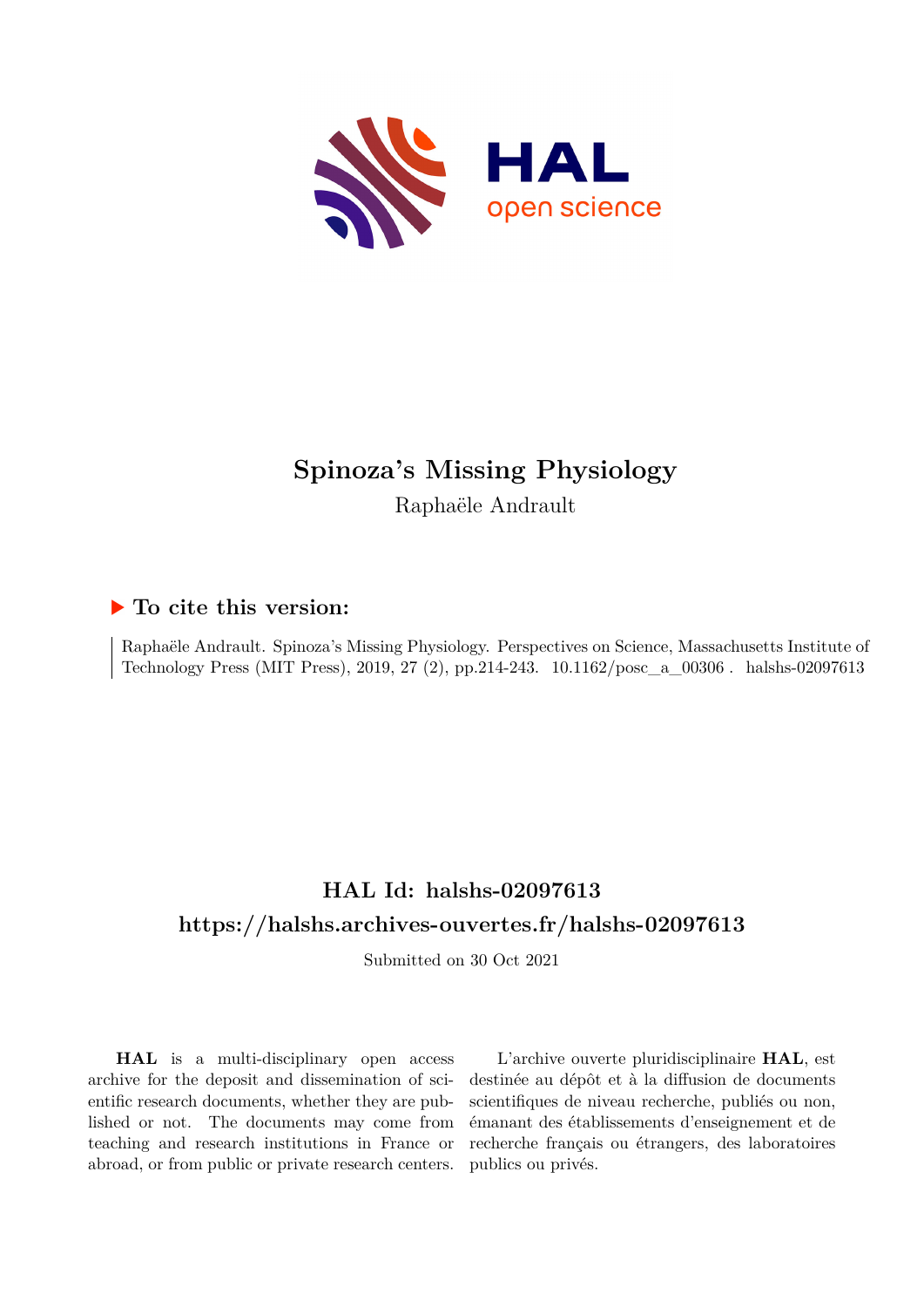*Perspectives on Science* **2019, vol. 27, no. 2**, **p. 214-243** doi:10.1162/posc\_a\_00306

#### **SPINOZA'S MISSING PHYSIOLOGY**

**Raphaële Andrault**, *Centre National de la Recherche Scientifique*, France (IHRIM UMR 5317, ENS de Lyon).

[p. 214] ABSTRACT: This article concerns the notion of living bodies that Spinoza develops in the *Ethics* (published posthumously in 1677). While commentators have emphasized the relevance of Spinoza's works for contemporary physiology, they have neglected to study Spinoza's own views on this topic. My aim is to draw attention to the specific *parti pris* that underlies Spinoza's passages on anatomy. To do so, I first compare Spinoza's claims on human body with the conceptions developed in his immediate historical environment. Then, I propose to draw a parallel between Lakatos's notion of "negative heuristics" and the high level of generalization Spinoza demonstrates in his propositions on the human body. This parallel allows me to show how Spinoza's critical remarks on our knowledge of human body have heuristic value.

#### **1. INTRODUCTION1**

 

In his *Handbook of Physiology*, the nineteenth-century physician Johannes Müller cited the third part of the *Ethics* entirely: no one, he held, had ever explained "static connections among passions" better than Spinoza (Müller 1840, p. 543). Earlier, Goethe referred to the famous physiologist Boerhaave as a "master of clinical medicine and the last disciple of Spinoza" (Aron 1965, p. 62). And more than a century later, in his book *Looking for Spinoza,* the neuroscientist Antonio Damasio considered that Spinoza's *Ethics* offered [p. 215] the proper philosophical framework for understanding the neurology of human emotions(Hild 2008, p. 202). The lasting relevance of the *Ethics* to human physiology may seem surprising: Spinoza hardly mentions anything specific on this topic. To be sure, Spinoza includes in the *Ethics* several statements on the specificity of the human body; but these statements strike by their vagueness and very general nature (Adler 1996,

<sup>1</sup> I use the following abbreviations: CW, for Spinoza 1985-2016, *The Collected Works of Spinoza,* edited and translated by Edwin Curley, Princeton: Princeton University Press, vol I, 1985, & vol. II, 2016); and for Descartes 1964-74: AT = *Œuvres*, edited by C. Adam and P. Tannery, nouvelle présentation.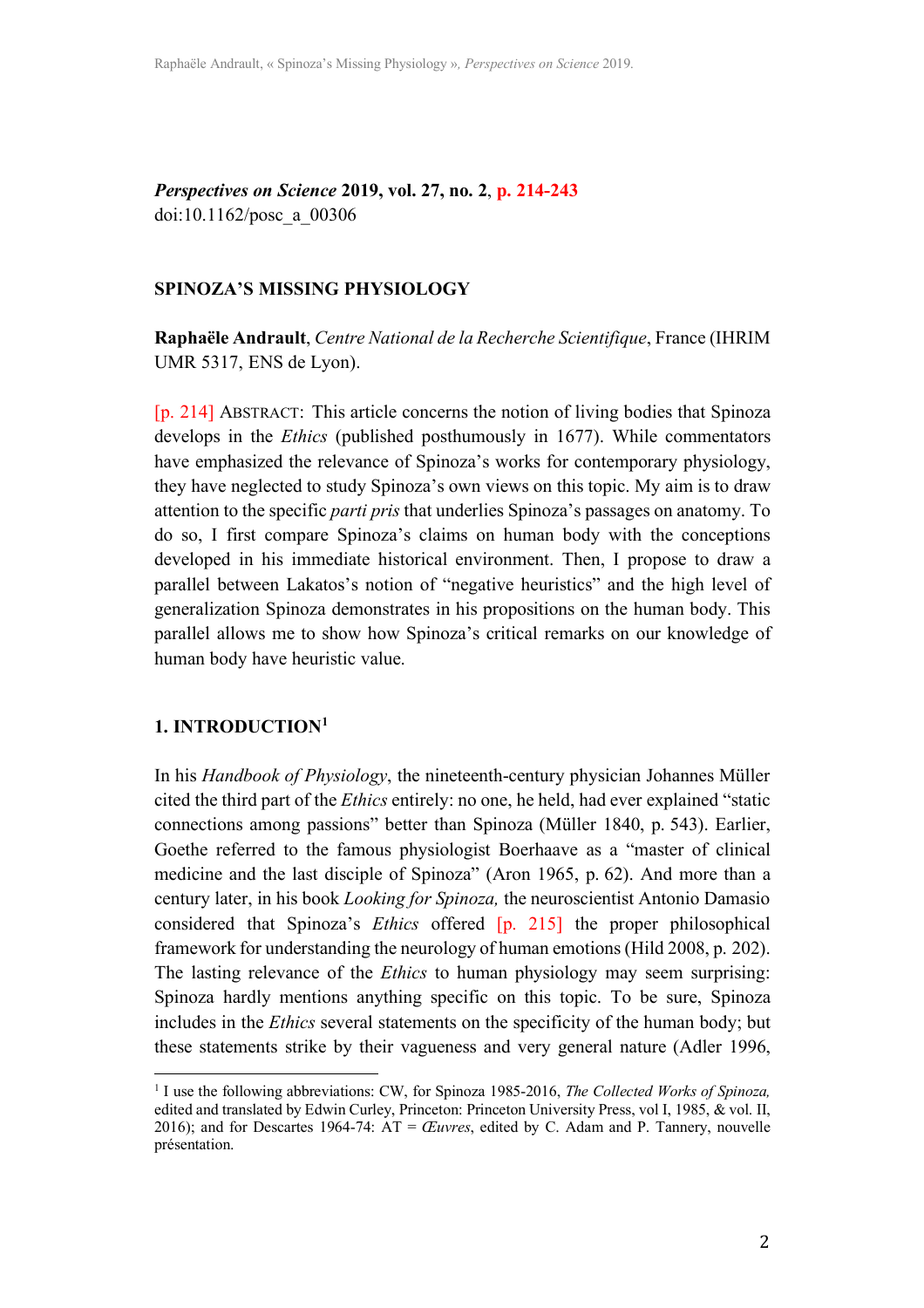p. 256). Even in the passages where Spinoza mentions the mind-body union, he does not appeal to the anatomical taxonomy of the human body. These features are all the more striking when compared with the anatomical precision with which Descartes and Malebranche dealt with passions, feelings, or imagination. Indeed, at the time when Spinoza was writing the *Ethics*, it was more common to mention in philosophical treatises the anatomy of the human sensory-motor system, than it was to exclude this knowledge.

Some commentators have explained the absence of physiology in Spinoza's texts by his lack of interest in medicine (Rivaud 1924, p. 25; Hild 2008, p. 187). However, Spinoza owned a certain number of medical books and numbered among his friends many physicians (see Meinsma [1896] 2006; and Klever 1990, p. 303). More importantly, there is strong textual evidence of Spinoza's interest in anatomy. As twenty-first century readers, we have projected onto Spinoza our own understanding of the respective limits, specificity, and proper vocabulary of the different disciplines dealing with human and animal bodies (mainly physiology, biology, and physics). This is one of the reasons why we have either overlooked Spinoza's texts dealing with anatomy or physiology, or considered that those texts dealt with physics rather than with physiology (for this diagnosis, see Klever 1990, p. 303; Sangiacomo 2016, p 103). The historiographical situation is thus the following: there are several studies on the biological implications of Spinoza's philosophy, or on its relevance for contemporary physiology (Jonas 1965; Duchesneau 1998; Damasio 2003; Atlan 2018), but nearly no study on how Spinoza may have integrated the biological knowledge of his time into his own thought (Andrault 2014; Scribano 2015) –and no study at all on what counts, in Spinoza's view, as physiological knowledge. My aim in this paper is twofold. First, I want to call attention to the specific scientific *parti pris* that underlies Spinoza's passages on anatomical topics. Second, I want to show how a certain kind of medical knowledge that was conceived of in Spinoza's time and within his immediate environment profoundly differed from what we today call "physiology." In order to do so, I offer an account of the highly general nature of Spinoza's remarks on the human bodies through Lakatos's distinction between positive and negative heuristics. This last notion will allow me to show in what sense Spinoza's goal is to preserve and protect the basic [p. 216] foundations of mechanical physiological explanations, without committing himself to unproven hypotheses explaining particular phenomena.

#### **2. THE HISTORICAL CONTEXT**

Several commentators have rightly emphasized that there were many physicians in Spinoza's circle –most notably Meyer, De Volder, Kerckring, Juan de Prado,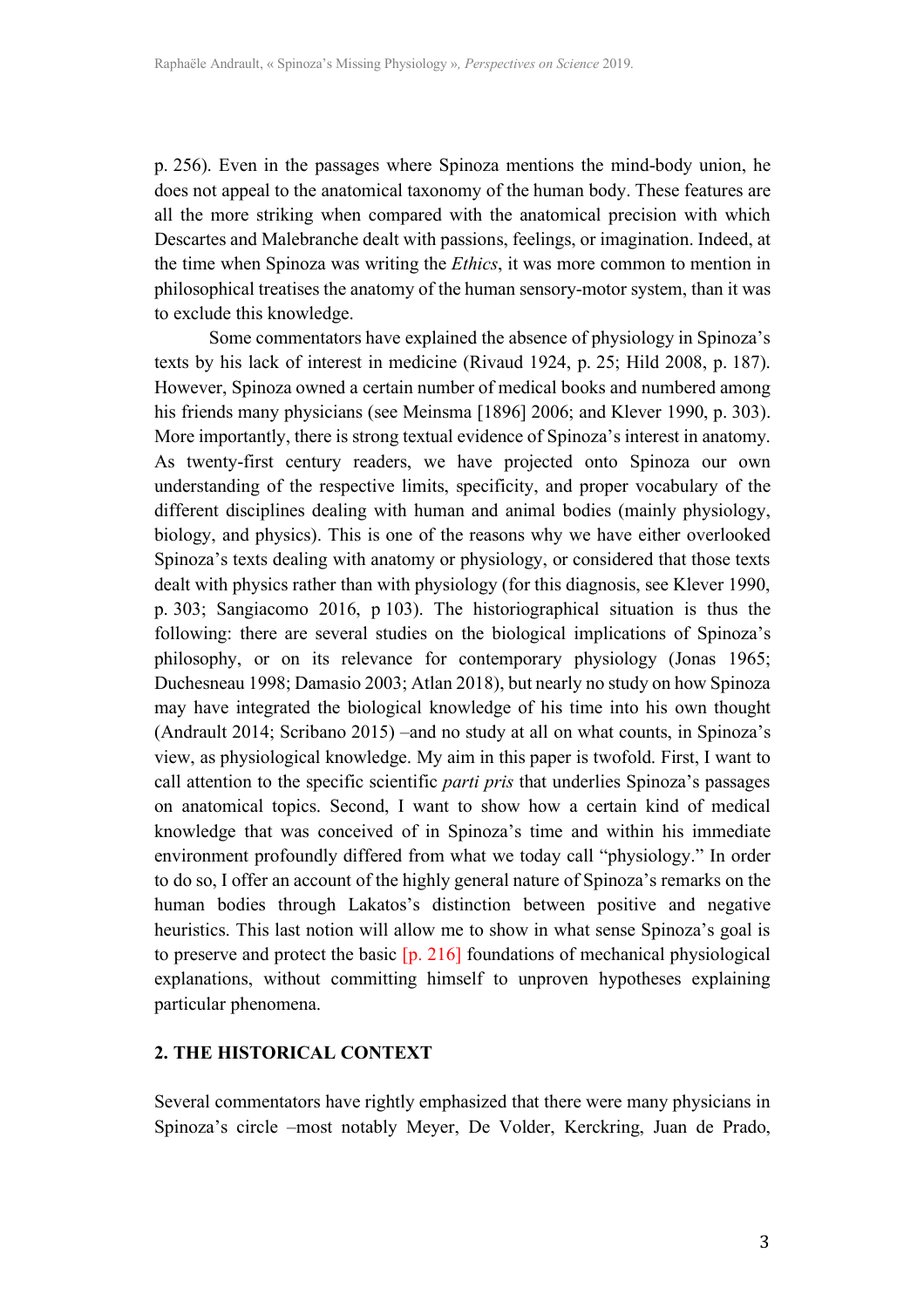Bouwmeester, Velthuysen, Steno, Swammerdam (Meinsma 2006, pp. 158-160 and p. 215). To be sure, the category of "physicians" was rather broad in Spinoza's time. On the one hand, to have a medical degree could lead to a wide range of career paths: physicians were everywhere in early modern Europe (Andretta and Mandressi 2017, p. 11; Margócsy 2009, pp. 191-192). On the other hand, medicine at that time was not separated from wider theoretical interests in physics or anthropology. For example, Caspar Bartholin ranked the anatomy of the human body as a part of "anthropology" and as the most excellent part of "physics." (Bartholin 1651, p. 1). There was no clear line between the fundamental knowledge of living bodies (whether plant or animal life) and more practical knowledge devoted to medical treatment. Accordingly, among those who counted as "physicians," one could find medical practitioners; professors of anatomy; anatomists going from place to place performing dissections in their patron's home; naturalists; botanists and entomologists; or even philosophers and mathematicians that had simply taken classes in medicine. Thus, mentioning that Spinoza was surrounded by friends who had received a medical degree, as W. Aron does (1965, p. 67), may hardly be used as a specific indication of Spinoza's acquaintance with medicine –nor as an indication of the kind of medical knowledge with which he was acquainted. It is necessary to add at least three pieces of information in order to specify the kind of biographical relationship that Spinoza had with medicine.

First, the medical books owned by Spinoza reveal that he was a *connoisseur*  in matters of anatomy (see Vereniging het Spinozahuis, 1965). Indeed, it is possible to divide the medical books that were catalogued in Spinoza's library into two categories. The first corresponds to popular textbooks: to this category belong Hippocrates' *Opera* (1554), which remained a major source of therapeutic knowledge in the  $17<sup>th</sup>$  century, and three more recent books of anatomy: Riolan's *Anthropographia et osteologia* (1626), Bartholin's *Anatomia reformata* (1651), and the *Syntagma anatomicum* (1647) by Vesling, Thomas Bartholin's teacher. These three books were richly illustrated and gave an overall view of the human body based on first-hand dissections. They corresponded, in the 1650's, to the up to date but consensual basis for all further anatomical examination. Regarding Bartholin's book, for example, Spinoza owned the most famous edition: the third revised edition, which [p. 217] included comments made by Franciscus dele Boë Sylvius, the famous professor of anatomy, as well as two letters by Johannes Waleus on blood circulation, and an anatomical criticism of the localization of the *common sense* in the pineal gland addressed to Descartes's "sectators" (Bartholin 1651, p. 336). We can add Nicolaus Tulp's works to this first category of books (*Observationes medicae,* the third revised and augmented edition of 1672). Tulp, who had been Mayor of Amsterdam from 1654 on, was a famous local figure of the Dutch medicine of that time. Most notably, he was appointed *Praelector Anatomiae*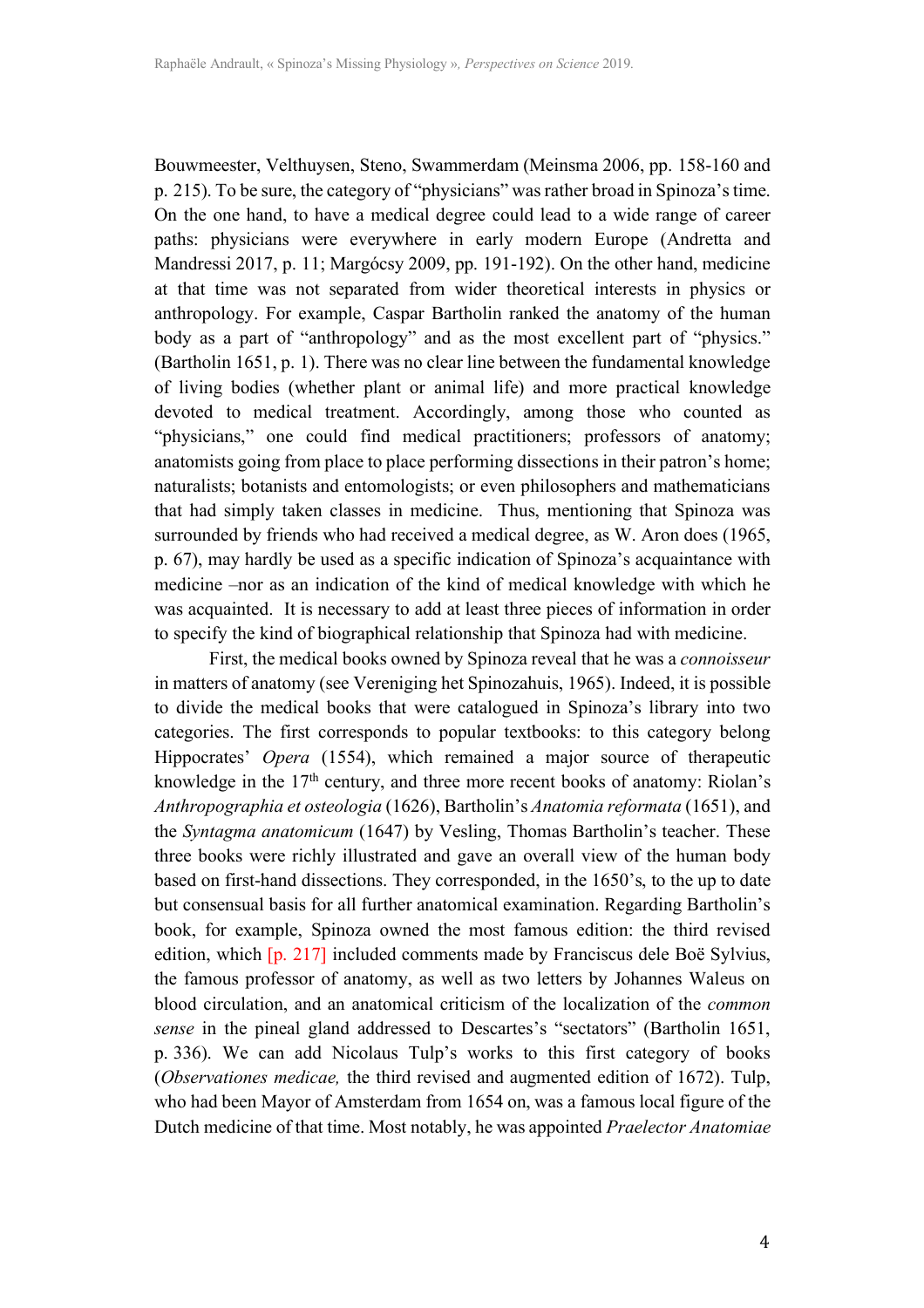to the Amsterdam Guild of Surgeons in 1628. Once a year, during winter, Tulp publicly dissected one dead body in Leiden's anatomical theater. These public demonstrations were famous enough to be painted by Rembrandt in the *The Anatomy Lesson of Dr. Nicolaes Tulp* (1632)*.* In addition, Tulp supervised the *Pharmacopoea Amstelodamensis* (1636), a highly popular book which was also catalogued in Spinoza's library. This collective work presented recipes of useful remedies and was standard in 17<sup>th</sup> century Holland (Dudok van Heel 1998, p. 229).

The second category of medical books owned by Spinoza corresponds to dissertations or collections of observations written by physicians who had close biographical ties with Spinoza: Theodor Kerckring's *Spicilegium anatomicum* (1670), which was a very popular book, two books by Nicolas Steno, Spinoza's friend and Thomas Bartholin's pupil (the *Observationes anatomicae,* 1662, and *De solido intra solidum naturaliter contento dissertationis prodromus*, 1669), and finally Lambert Velthuysen's *Tractatus duo medico-physici, unus de liene, alter de generatione* (1657). <sup>2</sup> It is an important but neglected fact that Kerckring used for his anatomical observations a microscope "made for [him] by the famous Spinoza, mathematician and physicist:"

> What I discovered thanks to [this] remarkable instrument appeared to be even more remarkable: that is, intestines, liver, and other parenchyma of viscera are teeming with an infinity of tiny animalcules; as for knowing if these animalcules corrupt or preserve the parenchyma by their permanent movement, this remains uncertain [...] (Kerckring 1670, 178, my translation).

There is no proof that Spinoza witnessed Kerckring's observations. But we have good reasons to believe that the two discussed the kind of observations that Kerckring intended to make with Spinoza's microscope. Lastly, Spinoza had Descartes's *De homine* in his library, a book which was abundantly discussed by the physicians and anatomists of Spinoza's circle [p. 218] of friends (Steno [1661] 1952, 1:163). In this article, I will mainly base my analysis on the contents of the books catalogued in Spinoza's library.

One can read a lot of books which are not in one's own library; and conversely, one may not have read a lot of books which were present in one's own library (Moreau 2009, p. 40). Be this as it may, the medical part of Spinoza's library is neither poor nor heterogenous; on the contrary, it gives a faithful picture of the vitality and importance of the late  $17<sup>th</sup>$  century-Leiden for the medical sciences in

 

<sup>2</sup> We could add Kerckring's edition of the *Commentarius in currum triumphalem Antimonii Basilii Valentini* on the pharmaceutic use of the antimony (1671), but this kind of text is rather a book on alchemy.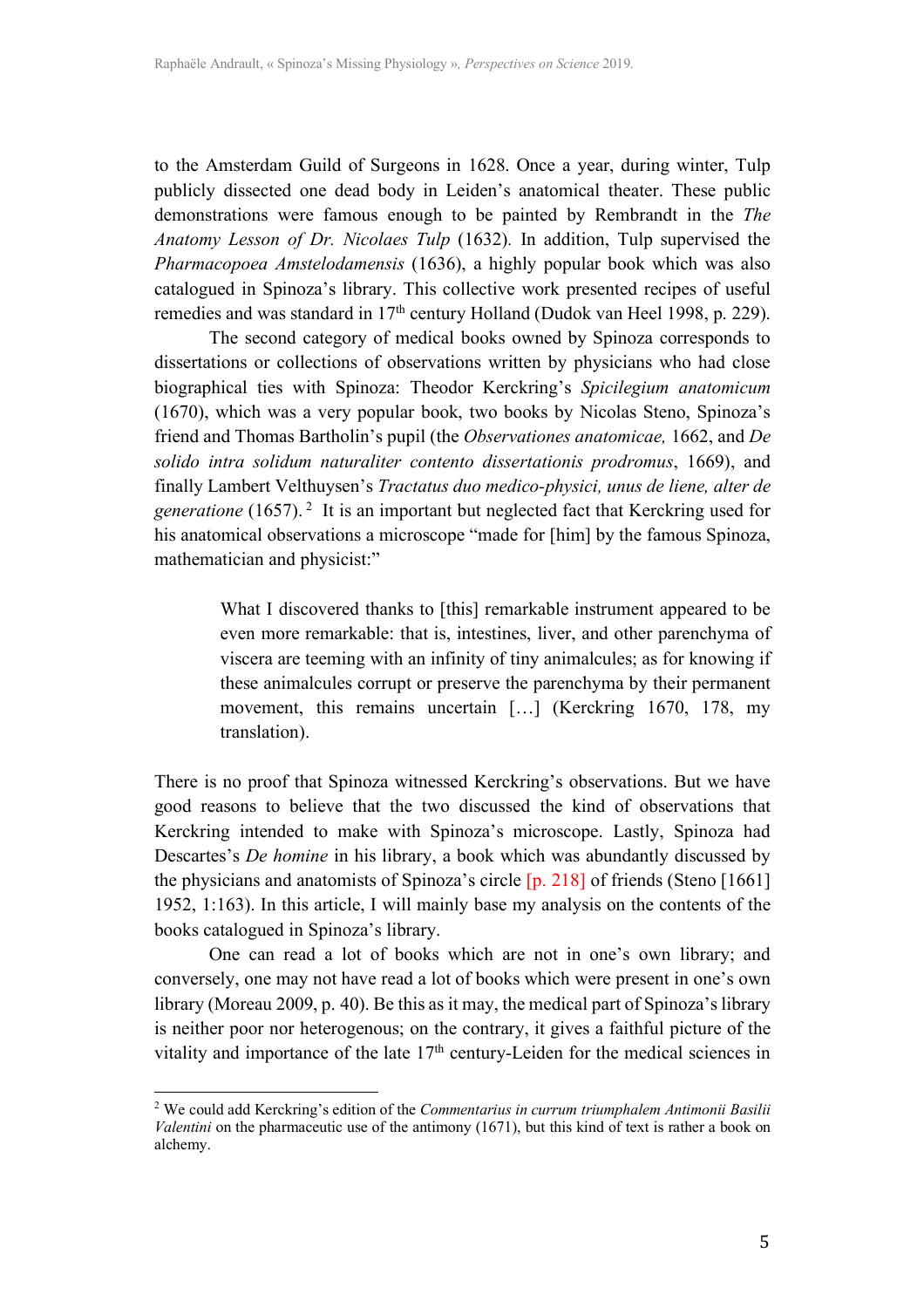general, and anatomy in particular. In addition, it contained anatomical books that were closely connected to each other. For example, Vesling was the tutor of Bartholin, Bartholin was the tutor of Steno, and Bartholin's book cited Riolan. At the very least, the composition of Spinoza's library casts doubts on Hild's claim according to which Spinoza's own medical books "prove his bad health rather than his deep interest in this topic" (Hild 2008, p. 186). True enough, Spinoza felt concerned about his own health, as is testified by his mention of the bloodletting he underwent in order to cure a "tertian fever" (Letter 28 to Bouwmeester, June 1665, CW, 1:396). But this therapeutic concern alone fails to explain the presence of Riolan's or Bartholin's comprehensive surveys of human anatomy in his library.

The second indication of Spinoza's interest in medicine is given by Spinoza's correspondence. According to Simon de Vries's letter from Amsterdam (1663), Spinoza would have advised him to attend a medical course (see Aron 1965, p. 65):

I have entered an anatomy course, and am about half through. When it is finished, I shall begin chemistry, and following your advice, go through the whole Medical Course (letter 8, CW 1:193).

Spinoza thus considered that going "through the whole medical course," and notably anatomy and chemistry, constituted good training for his young friends. This indication is consistent with Spinoza's own interest in anatomy and dissections. Indeed, according to the anatomist Nicolaus Steno, Spinoza "paid [him] daily visits to see the anatomical investigations of the brain that [he] carried out on several animals in order to discover the place where motion begins and sensation ends" (Totaro 2002, p. 32; Spruit and Totaro 2011, pp. 10 and 28).

Steno, born a Lutheran in Denmark, studied medicine first in Copenhagen with Thomas Bartholin, and then in Amsterdam and in Leiden with Sylvius. There, during his studies in this "country of freedom" (Steno 1952, 1:366), Steno was "at the epicenter of a circle of radical philosophers," including Adriaan Koerbagh and Spinoza, a "close friend" of his (Jorink 2018, 15; CW 2:452). As we will see, it is likely that Steno was an important source for Spinoza's medical knowledge. After a tour in France in 1665, Steno remained some time in Florence at the Catholic court of the Grand Duke [p. 219] Ferdinand II, where he converted to Catholicism in 1667 and eventually was ordained a priest in 1675. In September 1677, just a few days before becoming a bishop, Steno sent a letter to the Holy Office. He also sent a manuscript of the *Ethics* that would be put into the *Index* by the Inquisition*.* Steno's intention in the letter was both to "denounce the damage done by the new philosophy through a certain Spinoza in Holland," and to show his own efforts "in taking appropriate countermeasures" against the dissemination of Spinoza's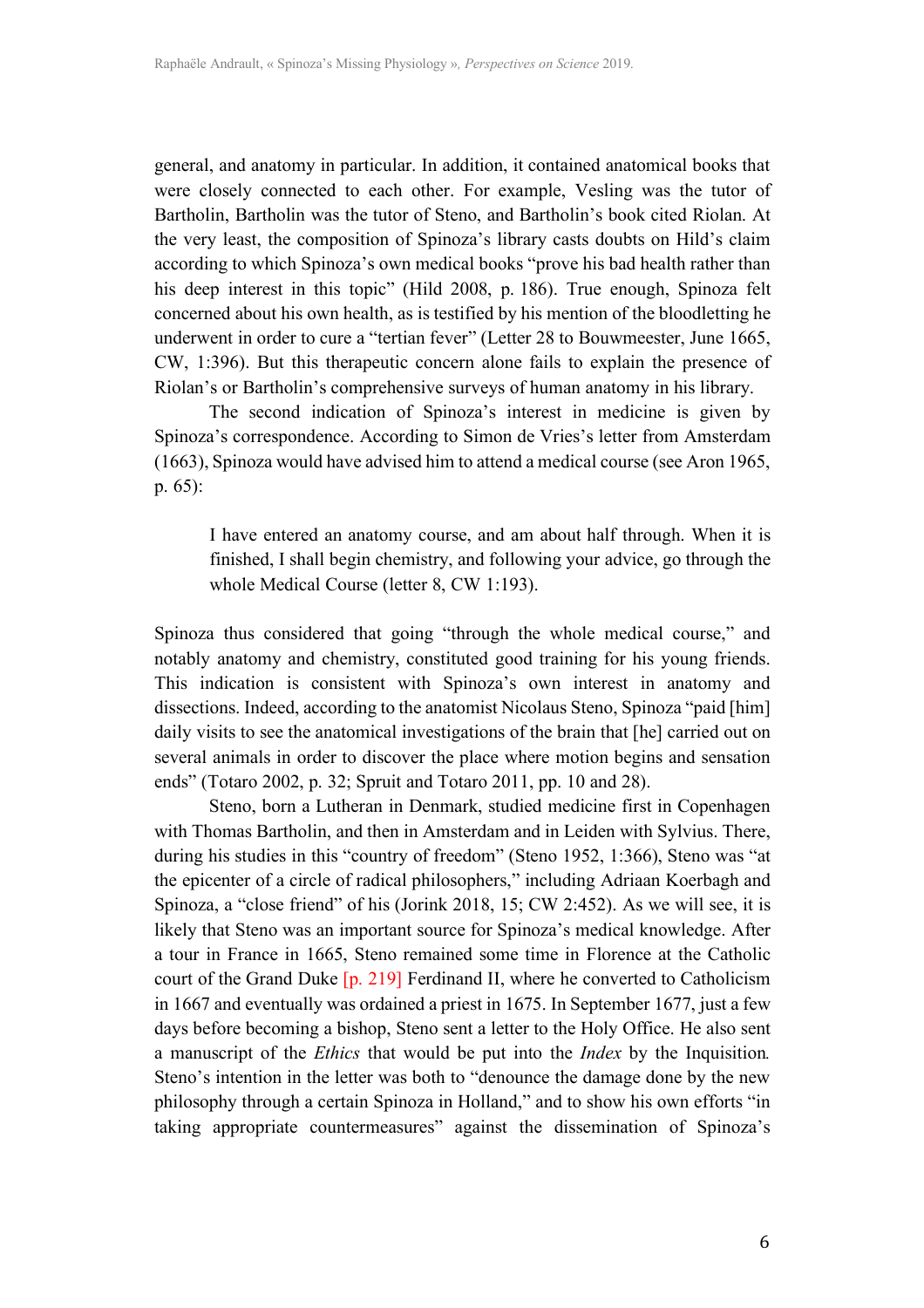heresies (Spruit and Totaro 2011, pp. 9 and 13). On this occasion, Steno mentioned his earlier acquaintance with Spinoza, as well as Spinoza's interest in the brain dissections that Steno had performed in the early 1660s. He, however, immediately added that God gave him "a chance to humble [Spinoza], first in the anatomy of the brain, showing him that neither [Steno's] hand with the scalpel nor [Spinoza's] mind with its scrutiny could arrive at establishing anything at all" (Spruit and Totaro 2011, p. 10). Because of this strong polemical background, one can doubt the truthfulness of Steno's testimony in this letter (on Steno's strategy, see Lærke 2018). However, it seems very likely that Spinoza did indeed attend private dissections of the brain, as was related by Steno. On the one hand, to regularly attend private dissections was then a common practice (Borch [1661] 1983, pp. 63 and 67-9), and there is no good reason to think that Spinoza would have avoided witnessing anatomical experiments. On the other hand, at least two passages from Spinoza's own texts testify that his knowledge of the anatomy of the human body was not trivial. I will turn now to these passages.

#### **3. SPINOZA AND THE CIRCULATION OF THE BLOOD**

As we have mentioned above, references to anatomy are very rare in Spinoza's books. There are, at least, two notable exceptions. The first one is in the letter 32 to Henry Oldenburg of November 1665. In this famous letter, Spinoza tries to explain to Oldenburg how he could both affirm that "each part of Nature agrees with its whole and coheres with the others," and acknowledge that is impossible to know how the parts of nature really cohere with each other and agree with the whole (CW, 2:18). Spinoza uses the example of the circulation of the blood to illustrate his claim:

when the motions of the particles of lymph, chyle, etc., so adapt themselves to one another, in relation to their size and shape, that they completely agree with one another, and they all constitute one fluid together, to that extent only the chyle, lymph, etc., are considered as parts of the blood. But insofar as we conceive the particles of lymph, by reason of their shape and motion, to differ from the particles of chyle, to that extent we consider them as a whole and not as a part (CW, 2:18).

[p. 220] The fiction of a worm moving in the blood, which immediately follows this paragraph, allows us to understand the meaning of the analogy with the circulation of the blood: a worm moving in the blood, being able to distinguish by sight the respective particles of lymph, chyle, and blood, would consider them as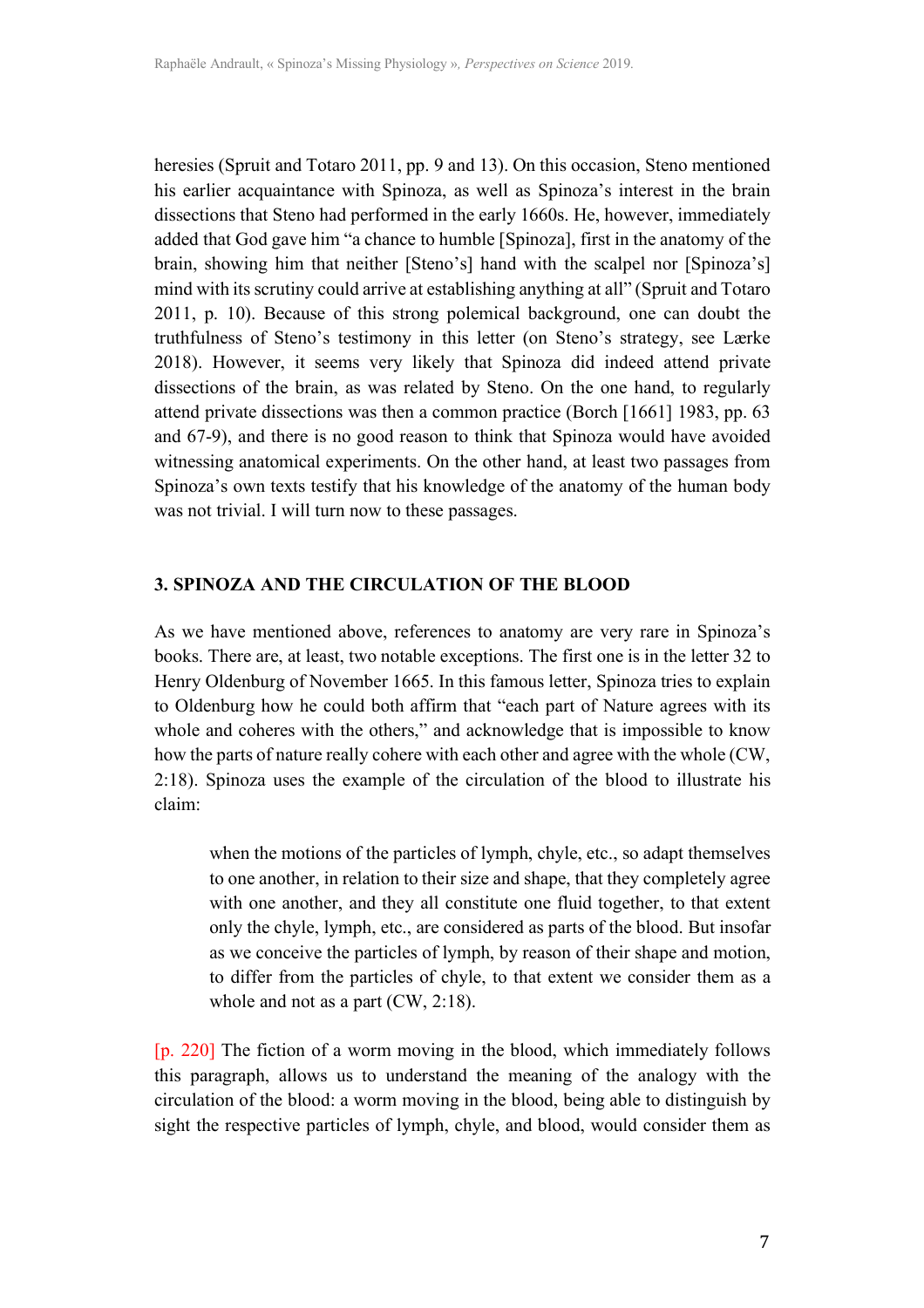completely independent bodies, or as different "wholes." In reality, these particles are just different components of the same common fluid. Moreover, the worm would believe that there were "no causes outside the blood which would communicate new motions to the blood, and no space outside the blood, nor any other bodies to which the particles of blood could transfer their motion" (CW, 2:19): the worm would not know that the blood in turn is just a part of a bigger whole, and thus, that the blood may undergo change in motion due to changes within the whole body of the animal (containing the blood) and, beyond that, changes within the environment of the animal. In the exact same manner, we, human beings, imagine that the bodies we perceive as distinct really evolve independently, without adapting themselves to the motions of the others, while in reality they are only parts of an infinite whole, i.e. Nature itself. Exactly like the worm, we wrongly take the particular part of the universe where we live as the whole universe, and we wrongly believe that our sensorial perceptions of the different bodies allow us to grasp the objectives shapes of the material world.

The analogy with a worm in the blood, over which a lot of ink has been spilled, is too complex to be fully examined in this article. I am only interested here in the anatomical knowledge the analogy reveals. As it appears in this letter, Spinoza considers as a well-established fact not only Harvey's description of blood circulation (1628), but also the recent additions that had been made to his discovery, in particular, the description of the lymphatic vessels provided by Pecquet and Bartholin in the early 1650s. It could seem that it was trivial in the 1660's to support the notion of blood circulation, that is, the idea that the same fluid continually circulates in a single direction within a closed system, going from the arteries to the veins (Descartes, *Passions of the Soul* art.7*,* AT VI, pp. 331-2; trans. 2000, p. 299). But first, a certain number of features of blood circulation remained then to elucidate: for example, how exactly is the blood derived from the chyle? And the chyle derived from food? What is the exact role of the liver in this system? In what proportion is venous blood transported to the heart from the organs through the cava vein, and from the intestines, stomach, and spleen, through the portal vein and the liver? Letter 33 from Oldenburg to Spinoza about the milky aspect of a blood that was taken from a girl that "had a rather large breakfast" shows a shared interest in the question (CW, 2:23). Second, there were still disputes about the exact connection between blood, lymph, and chyle. In 1661, Bils and Deusing [p. 221] argued that chyle, lymph, or other white fluids poured entirely into the liver, upon which it was incumbent to make blood. Thus, they argued for a certain disconnection between, on the one hand, the liver and the lymphatic system, and, on the other hand, the heart and the venal system: for them, it was impossible to regard chyle, lymph, etc. as different kinds of blood, as Spinoza and a certain number of physicians then did (Bartholin 1651, p. 532). Steno, who held beliefs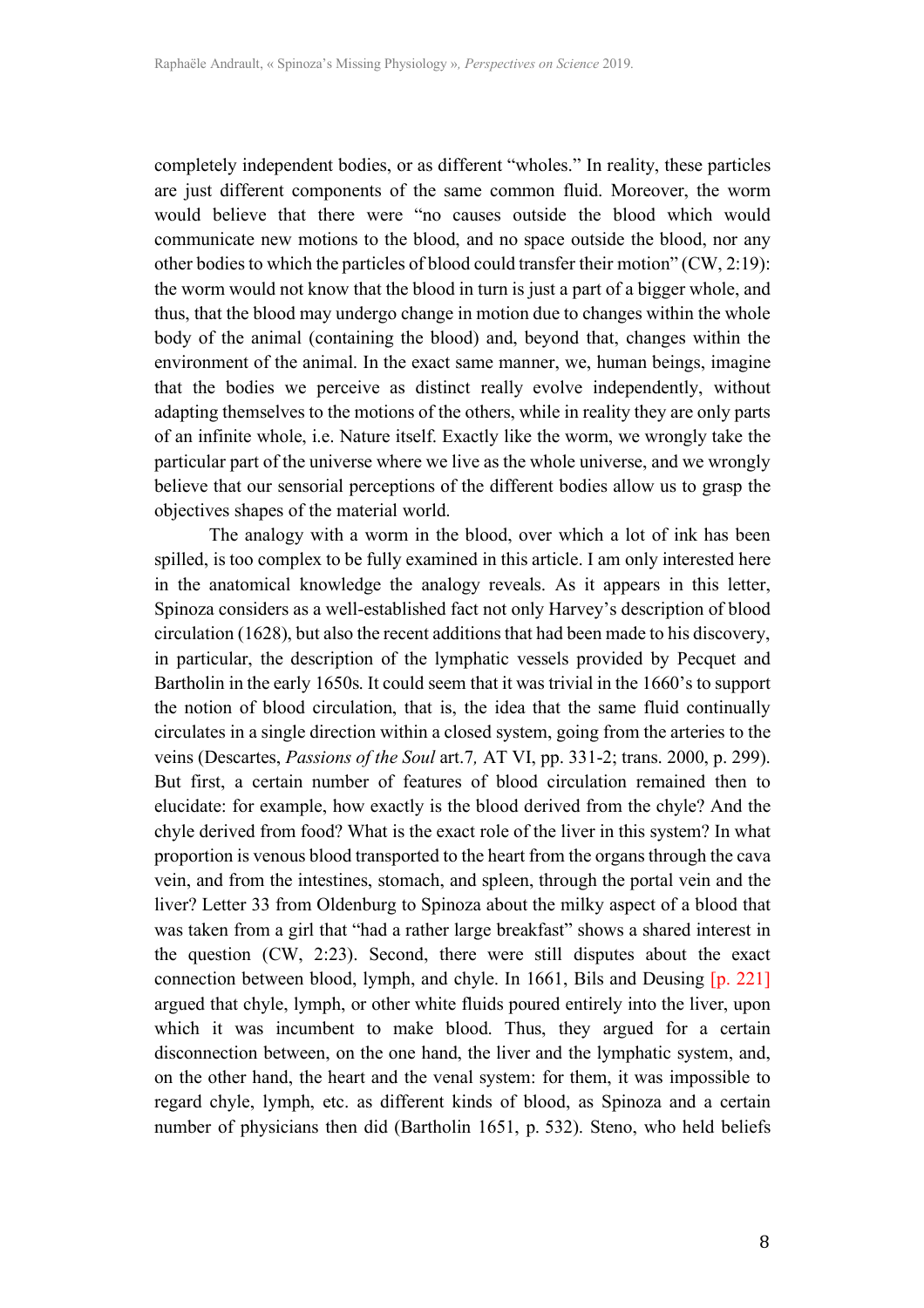similar to those of Spinoza, insisted on the fact that fluids with different colors may correspond to superficial modifications, or transformations, of a common fluid. In his *Observationes anatomicae* (1662) catalogued in Spinoza's library, Steno examines the secretion of saliva, tears, and nasal mucus, their links with the circulatory system, and the mechanical and emotional factors that may indirectly explain certain variations of the flow of tears and saliva. In Steno's view, even if saliva is colorless, it does come from the arterial vessels in which a red blood circulates (1662, p. 30). Later on, in his geological treatise, also catalogued in Spinoza's library, Steno would present the anatomical problem very abstractly, in terms of the exact connection between a "common internal fluid" (which circulates in the veins, arteries, lymphatic vessels, and is distributed to all the parts of the body), and different "proper internal fluids" (which are present all around the capillary vessels, are prepared in peculiar places of the animal body, and join afterwards blood vessels to which they add some solid particles from the peculiar animal parts; Steno  $1671$ , p. 28).<sup>3</sup> I will not dwell on these physiological details here. Let me briefly say that the issue of the dynamic links and the chemical disparities between lymph, chyle, arterial blood, venal blood, and the different fluids secreted by specific glands, was a crucial anatomical and chemical topic when Spinoza was writing his letter to Oldenburg. More importantly, it was then not unusual to express this problem in very general terms that apply also to physical problems, as Spinoza himself did. According to Steno's questioning in the *Observationes anatomicae,* for instance, the fluids circulating in the body communicate with each other according to different "speeds," which themselves depend upon the "size" of the vessels and the thickness of the fluids (i.e. the size of the different "particles" which compose these fluids). Under certain conditions, the *animi motiones* of the individuals indirectly influence the contraction of the vessels, and thus change the "proportion" between different kinds of blood in the area of the heart (Steno 1662, pp. 95-7). <sup>4</sup> Accordingly, the physical notions used by Spinoza in his letter to Oldenburg, e.g. the size and shape of the particles [p. 222] of lymph, or the ratio of motion and rest, are to be seen in the context of recent physicoanatomical research on blood circulation and its various interactions within the human body.

In 1665, the circulation of the blood and its different physiological implications were simultaneously a sound foundation for the new medical sciences of the  $17<sup>th</sup>$  century and the subject of active experimentation and scientific disputes. This is exactly what Spinoza's letter to Oldenburg reveals. On the one hand, Spinoza clearly considers as a consensus the idea that venal blood, chyle, and lymph

 

<sup>&</sup>lt;sup>3</sup> Oldenburg translates "fluidum internum proprium" by "appropriate internal fluid".<br><sup>4</sup> Part of Steno's problem was to understand how the feelings of the mind may indirectly influence the circulation and proportion of those fluids, given the fact that no direct causality was considered.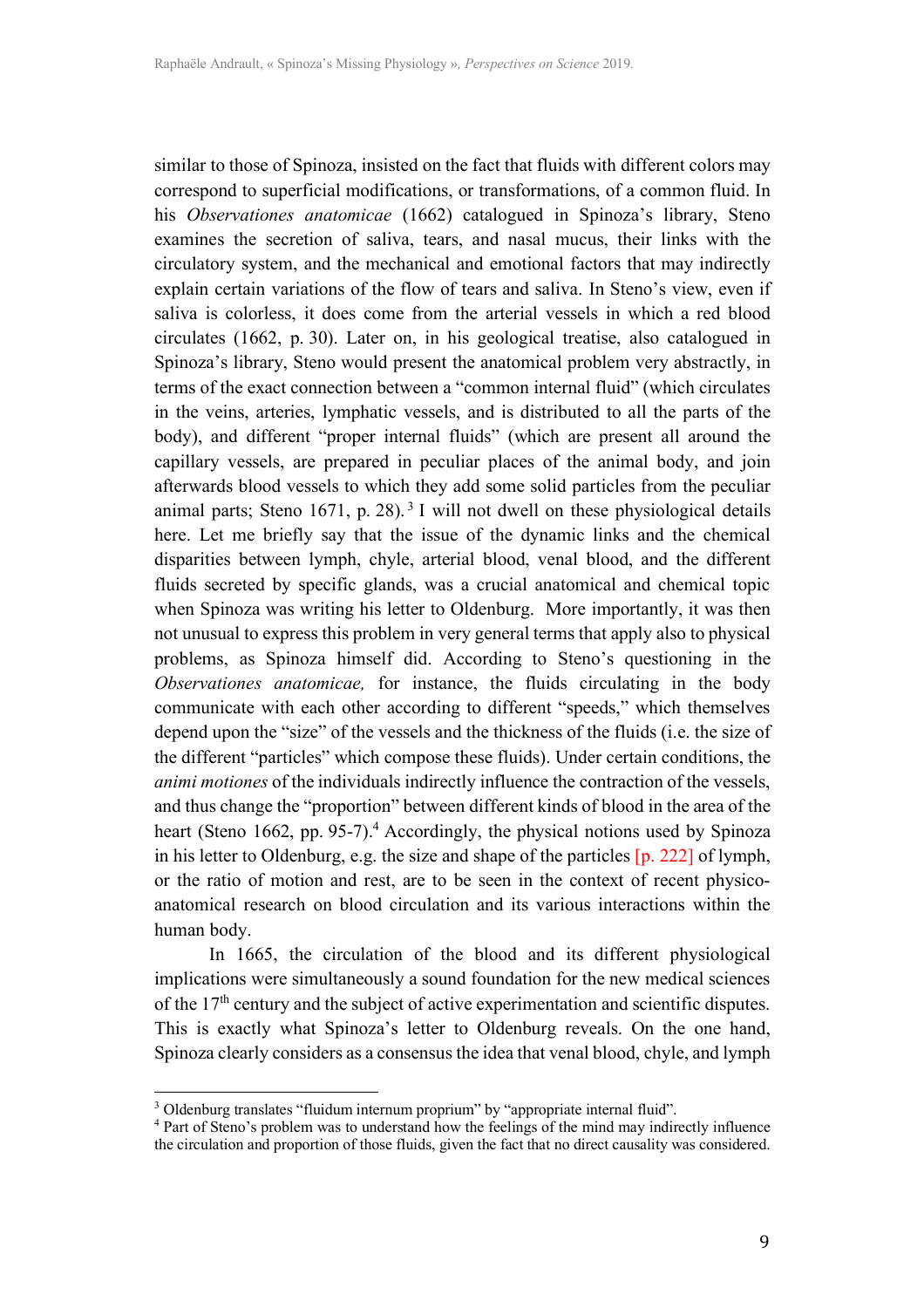are just parts of the same blood. According to Bartholin's textbook, arterial blood and venal blood do not differ entirely in their form despite their different colors; these fluids agree in the same manner as boiling milk differs from cold milk (Bartholin 1651, p. 532). For Spinoza, as for Steno, all these fluids are parts of the same circulatory system, and this belonging affects their own "ratio of motion and rest." On the other hand, in Spinoza's letter, blood circulation illustrates the difficulty of fully understanding the causal vertical links between the whole and its parts, as well as the horizontal links between the different parts of Nature. As an indication of the fact that the circulatory system remained an open question and still involved unelucidated complexities, Spinoza did not give the exhaustive list of its components and left open the possibility of future discoveries: he mentions "the particles of lymph, chyle, *etc.*" (my emphasis, CW, 2:19).

If we exclude the polemical passages where Spinoza criticizes Descartes, the circulation of the blood is the only concrete physiological function that is ever mentioned by Spinoza in specific, i.e. anatomical terms. Spinoza mentions it in the *Political Treatise* as one of the main criteria of the animal life, in comparison with a *human* life that is also defined by reason:

When we say, then, that the best state is one where men pass their lives harmoniously, I mean that they pass a human life, one defined not merely by the circulation of the blood, and other things common to all animals, but mostly by reason, the true virtue and life of the Mind (CW, 2:530).

In the *Ethics* IV prop. 39 sc., the circulation of the blood appears again as one of the main criteria according to which a body is thought to be alive:

I understand the Body to die when its parts are so disposed that they acquire a different proportion of motion and rest to one another. For I dare not deny that—even though the circulation of the blood is maintained, as well as the other [signs] on account of which the Body is thought to be alive—the human Body can [p. 223] nevertheless be changed into another nature entirely different from its own (CW, 1:569).

But for Spinoza, the criterion provided by blood circulation does not suffice to guarantee that the individual remains the same despite great changes (for example a loss of memory). Spinoza regards blood circulation as one nodal physiological criterion that does not by itself suffice to define a single human life. There is nothing original in that. The originality lies elsewhere: Spinoza's description of blood circulation in letter 32 was far from usual for a philosopher, if only because he did mention the notion of "lymph", and refrained from mentioning "animal spirits."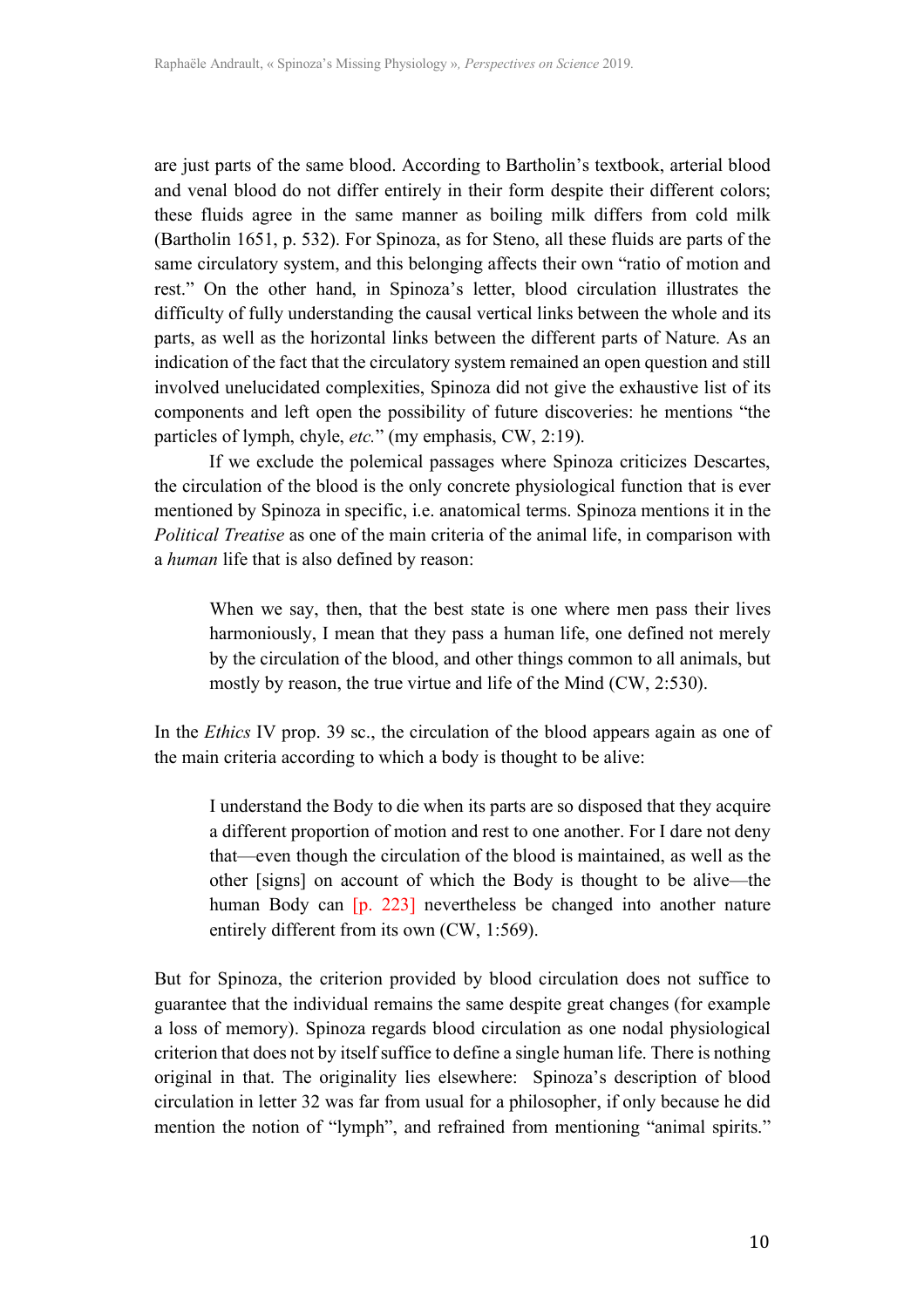Indeed, if we consult, for example, Malebranche's *Search after Truth* (1674)*,* which is crammed with passages dealing with human physiology, we find no mention of lymph. This is also the case of Hobbes's *Leviathan* (1651), which is full of comparisons between the functioning of the political body and the circulation of the blood, but never mentions the different components of the blood. Actually, mentioning lymph is a manner of speaking of blood circulation as an anatomist, not as a philosopher mostly interested in its psychophysiological or metaphorical implications. More meaningfully, it was quite rare then not to mention animal spirits as a component of the blood. Indeed, anatomists, such as Waleus in Bartholin's books, as well as philosophers, casually speak of animal spirits as a very subtle fluid which was supposed to be responsible for sensory-motor functions (Hobbes 1839-45a, 1:319; Velthuysen 1657, p. 45; Regius 1668, pp. 8-9 and 22). According to Descartes, for example, "we know that all these movements of the muscles, as well as the senses, all depend on the nerves, which are, as it were, small filaments or little tubes proceeding from the brain, which, like the brain, contain a certain very subtle air or wind called the animal spirits" (*Passions of the Soul,* art. 7, AT XI, p. 332; trans. Descartes 2000, p. 300). In the *Metaphysical Thoughts,*  Spinoza, like Descartes, considered that "imagining is nothing but being aware of the traces found in the brain from the motion of the spirits aroused in the senses by the objects" (CW, 1:300). In the *Short Treatise,* part 2, there are at least fifteen occurrences of the word "spirits (*geesten*)." Classically enough, animal spirits were presented by Spinoza as the corporeal vehicle of so-called voluntary motions and passions (such as pain, sadness, or joy). For example, in the chapter 19:

the soul's power to move the spirits can also be hindered, either because the motion of the spirits is much decreased, or because it is much increased. It is decreased, for example, when we have run a great deal. In doing this, we bring it about that the spirits give so much more motion than usual to the body, and lose so much motion, that they are necessarily much weakened. This can also happen through taking too [p. 224] little food. It is increased, for example, when we drink too much wine or other strong drink, thereby becoming merry, or drunk, and destroying the soul's power to govern the body (CW, 1:132).

After that, Spinoza no longer mentioned animal spirits, except in the polemical passages where he commented on Descartes's explanation of voluntary motions. Incidentally, it was roughly during this time period, between 1662 and 1665, that Steno stopped using the word, and noted that the notion of "animal spirits" was rather obscure and pointless (Steno [1665] 2009*,* pp. 84-5). According to him, "animal spirits" were a kind of black box: "a lot of people call *animal spirits* the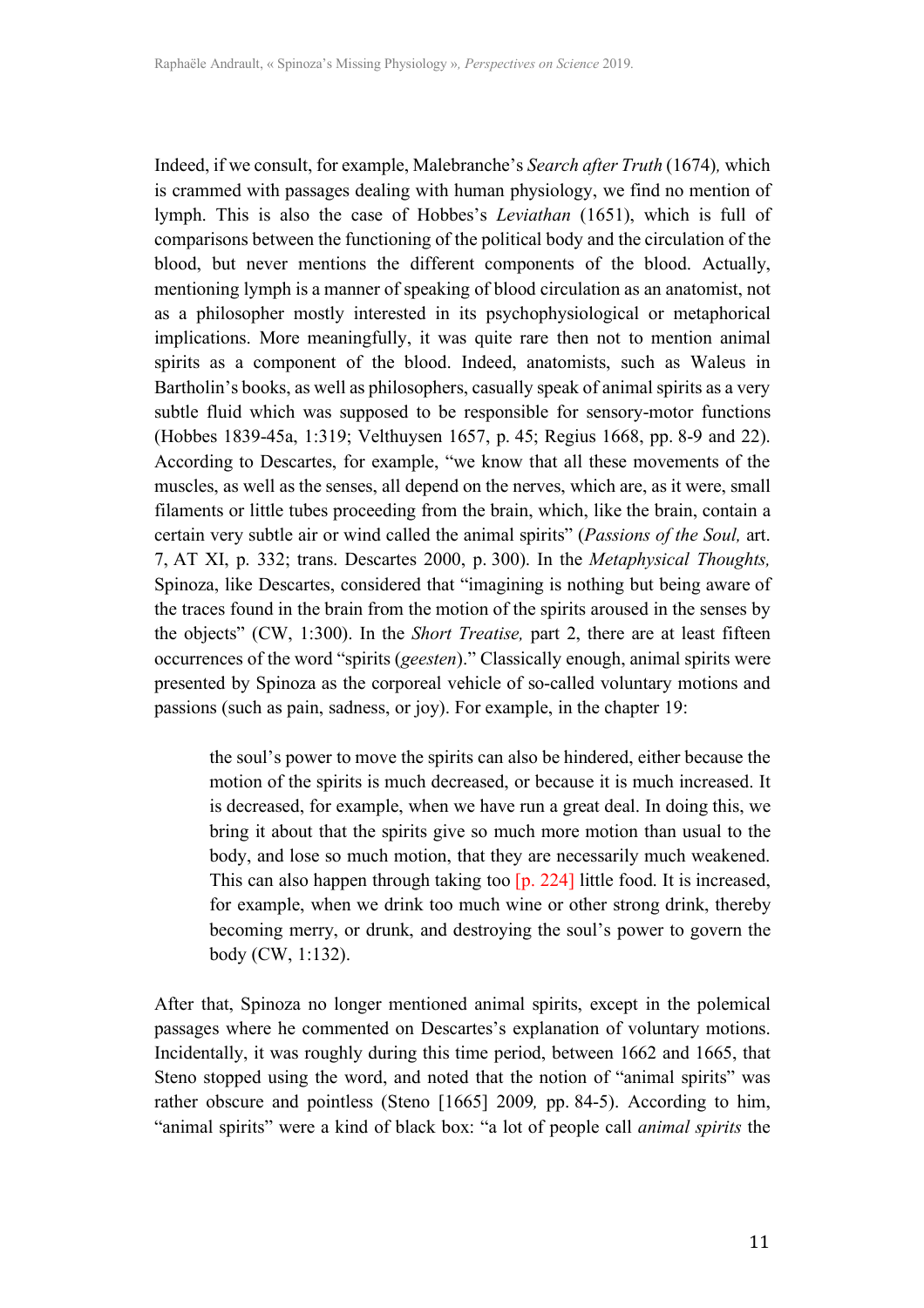subtlest part of the blood, its vapor, and the nervous juice, but these are words expressing nothing" (Steno 1667, p. 63; Miniati 2009, p. 99). More generally, Steno disapproved of the anatomical terminology then in use: most often, anatomical terms implied metaphorical connotations and comparisons which were structurally and functionally misleading. <sup>5</sup> Some influence of Steno on Spinoza's rejection of the "animal spirits" is thus possible. Two other facts may partly explain the disappearance of the notion of "animal spirits" under Spinoza's pen. First, when Spinoza was writing the *Ethics,* he had given up the doctrine of the soul's power that he presented in the *Short Treatise,* <sup>6</sup> and, more generally, had moved away from Cartesian philosophy. Afterwards, in the *Ethics,* he presented the mind and the body of a sin gle individual as two different aspects of the same thing –or, technically speaking, as a single "mode" conceived of through two different aspects, or attributes (i.e. thought and extension). Second, Spinoza's aim in the *Ethics* was by definition ethical; it is not a work of anthropology or natural philosophy (Gabbey 1995, p. 146; Savan 1986, p. 101). Nevertheless, the non-mention of the spirits in letter 32 remains quite noticeable if we put it back into the scientific and philosophical context of that time, even among the detractors of Descartes's psychophysiology.

#### **4. SPINOZA AND THE ANATOMY OF THE BRAIN**

 

The second passage which indicates that Spinoza had some very specific knowledge of the human anatomy has escaped the attention of most of the commentators.

[p. 225] In the preface to *Ethics V*, Spinoza rejects Descartes's explanation of the mind-body problem. Spinoza first gives metaphysical arguments to counter the notion that the human will could trigger voluntary movements, and, conversely, that through the pineal gland the body could mechanically cause various sensations in the mind: "since there is no common measure between the will and motion, there is also no comparison between the power, or forces, of the Mind and those of the Body" (CW 1:596-7). It is thus impossible to clearly conceive how the mind can give to the body a force, or a degree of motion, so as to produce a voluntary motion. But Spinoza then adds an anatomical criticism of Descartes's explanation in the *Passions of the Soul,* a book which was also catalogued in Spinoza's library:

<sup>5</sup> It is particularly true for the pineal gland, see *Discours sur l'anatomie du cerveau,* 2009, pp. 107- 9*.*

<sup>6</sup> Even if it is possible to give the *Short Treatise*'s passages a meaning compatible with a noninteractionist conception of the mind-body union arguing that the power of the soul over the body could be indirect, through passions and beliefs, which would be compatible with determinate motions of the spirits.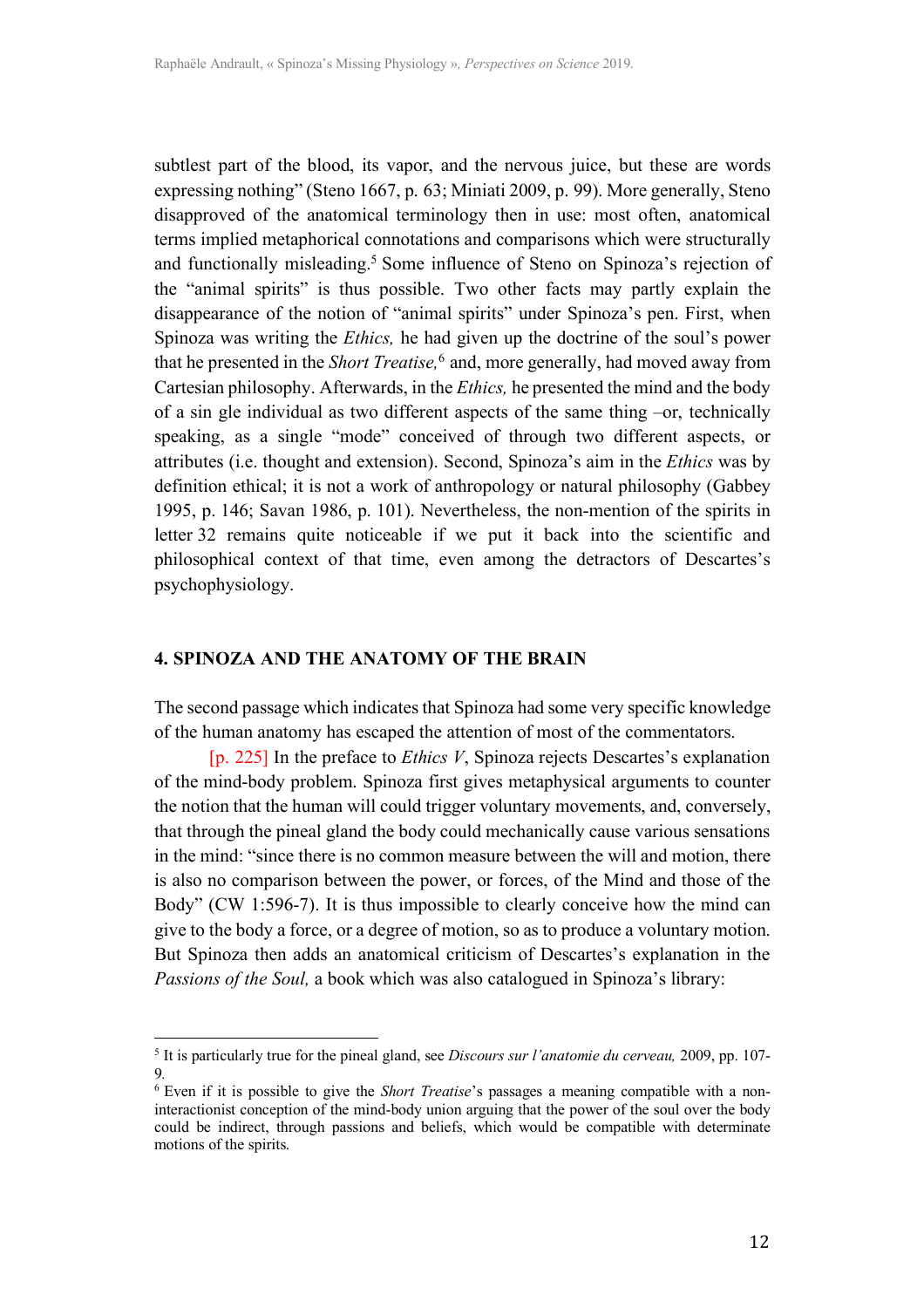To this we may add that this gland is not found to be so placed in the middle of the brain that it can be driven about so easily and in so many ways, and that not all the nerves extend to the cavities of the brain (CW, 1:597).

What has not been emphasized yet, is the fact that this anatomical criticism is anything but trivial. Indeed, when Spinoza was writing the *Ethics,* several anatomical criticisms of Descartes's brain anatomy had been published. The most famous was in Bartholin's *Anatomia reformata,* which criticized the role ascribed to the pineal gland in the *Passions of the Soul* (1651, pp. 336-7). But the criteria that Spinoza mentions in the preface to *Ethics V* –the fact that the gland was not in the middle of the brain and could not be moved so easily– were not evoked in Bartholin's textbook. To my knowledge, the first published book to emphasize those anatomical facts was Steno's *Discours sur l'anatomie du cerveau*, delivered in Paris in 1665 and published in 1669 (Steno 2009, p. 99; Andrault 2018, pp. 91- 3). The two anatomical remarks that Steno raised in his *Discours* and Spinoza mentioned in the *Ethics* proved to be an overwhelming objection for Descartes's conception of the mind-body union. Descartes's theory indeed implies that both the various feelings that the mind perceives and the various voluntary motions that the mind initiates depend upon the great mobility of the gland and its central situation in the middle of the four cerebral cavities, on the pathway of the animal spirits (AT XI, p. 363; trans. Descartes 2000, p. 311).

It is likely that Steno, and particularly the experiments on the brain that he performed in front of Spinoza in the early 1660s in Leiden, influenced Spinoza's opinion of Descartes's psychophysiology. But beyond the question of his medical sources, the simple fact that Spinoza put forward an *anatomical* criticism of Descartes is very striking: why did Spinoza mention an empirical element against Descartes's conception of the mind-body [p. 226] union, given the fact that his metaphysical arguments were strong enough to dismiss it? The intrusion of those technical anatomical data is all the more surprising in a work like the *Ethics,* in which Spinoza remains very general, if not vague, especially in the passages that deal with physical bodies in general, and with the human body in particular. Spinoza's apparent indifference "toward the details of nature" have led some commentators to claim that Spinoza's "philosophy was strikingly disconnected from the sifting and interrogating science that went on around him" (Maull 1986, pp. 6 and 3). How are we then to understand the intrusion of anatomy in the preface to *Ethics V*? A first explanatory element would be the very nature of this preface. It is indeed a polemical text, in which Spinoza discusses conceptions supported by other philosophers (Descartes and the Cartesians to be specific). Exactly like in scholia and appendices, Spinoza's writing here does not obey the mathematical manner of reasoning that constitutes the essential part of the *Ethics.* Accordingly,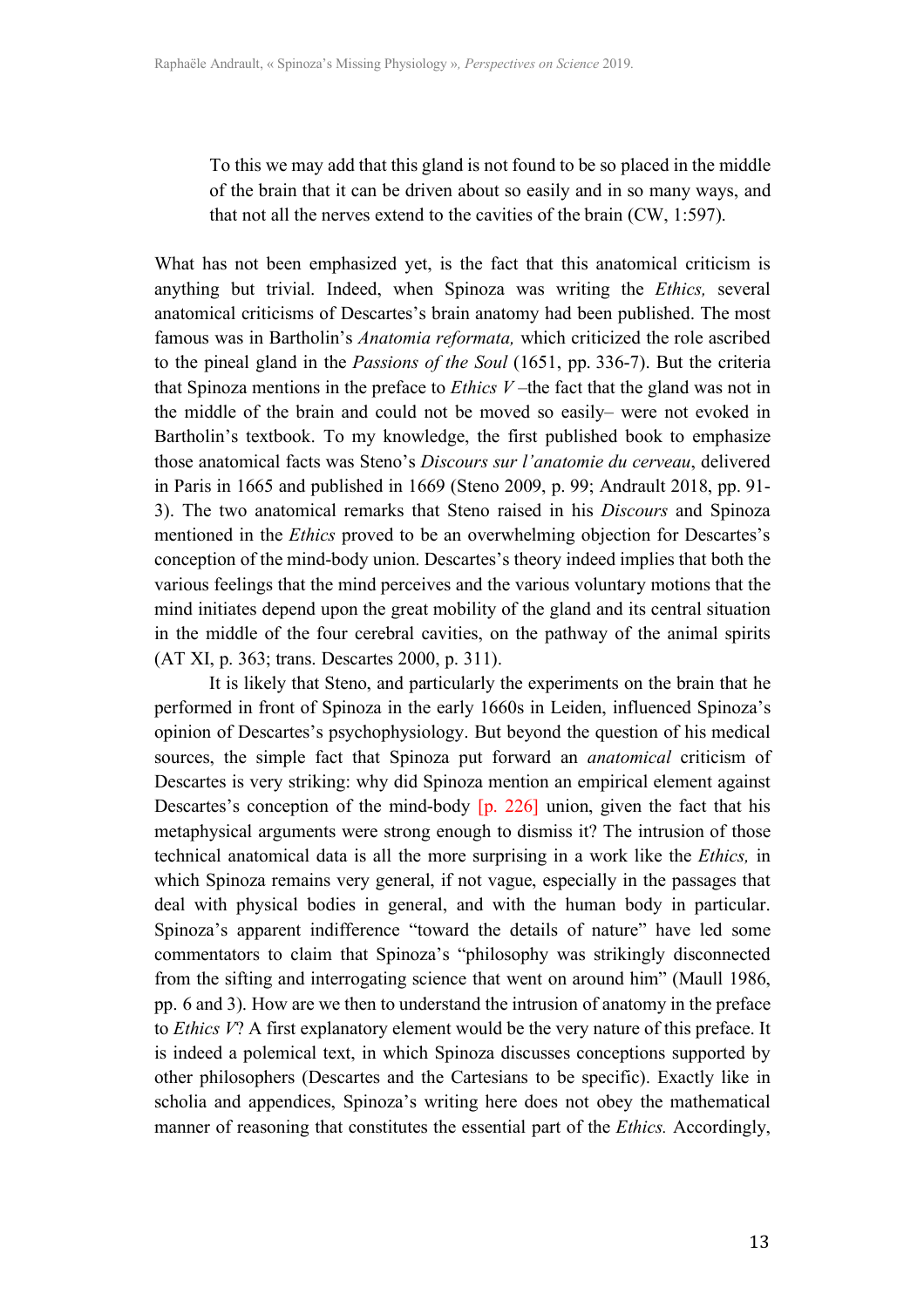the anatomical remarks that are included in the preface to *Ethics V* could be addressed to those of Descartes's readers who were not convinced enough by Spinoza's metaphysics. To include therein a remark on the true position of the pineal gland in the brain would be tantamount to giving an exoteric and additional deathblow to the Cartesian explanation of the mind-body union. But this would still imply that Spinoza found this anatomical criticism interesting and decisive enough to mention it in the *Ethics*.

#### **5. SPINOZA'S MEDICAL SOURCES**

 

Hence, we have the following situation. There is no doubt that Spinoza was a *connoisseur* of anatomy, and that anatomy provided him with questions or topics that presented a philosophical interest –in particular, the issue of the unity of Nature, the mind-body problem, and, more generally, an experimental refutation of Descartes's anthropology. <sup>7</sup> Nevertheless, there are in Spinoza's works very few passages which attest this interest. More importantly, there are still fewer passages which could allow us to trace back Spinoza's claims on human or animal bodies to medical sources with any certainty.

Most of the commentators that have written on Spinoza and the medical sciences have sought to identify Spinoza's main sources on the topic. But these works come up against three difficulties. First, we have no biographical or textual indications that are detailed enough to unquestionably prove [p. 227] any specific influence on Spinoza. In his work on the "Decisive year 1657," Dunin-Borkowski suggested a connection between Velthuysen's *Tractatus de liene* and Spinoza's socalled "physical interlude," namely Ethics II, prop. 13, schol., axioma and lemma (Dunin Burkowski 1935, 2:263). But there is no textual evidence in Spinoza's works supporting the claim that Velthuysen's ideas on the role of the animal spirits in the animal body and in nature as a whole would have been a more direct source of inspiration than, say, Descartes's *Principles of Philosophy.* <sup>8</sup> Indeed, it is particularly difficult to demonstrate that a thesis or a specific term X, which is present under Spinoza's pen and which one can trace back to a medical book Y, is only present in *this* medical book, and not elsewhere. Notions that could first seem very original, or specific to a physician, turn out to be shared by a whole group of

<sup>7</sup> The circulation of the blood as it was described in Bartholin and Steno refutes two important physiological theses developed by Descartes: the fact that there is a fire without light in the heart and the fact that the heart is the source of the animal spirits.

<sup>8</sup> In addition, Velthuysen's comments on chemistry do not fit with Spinoza's physics or comments on Boyle's experiments in the letters to Oldenburg. See for example *De liene*, 16, in which Velthuysen uses the example of mercury to show that coldness and warmth do not depend on the movements of the parts of the body.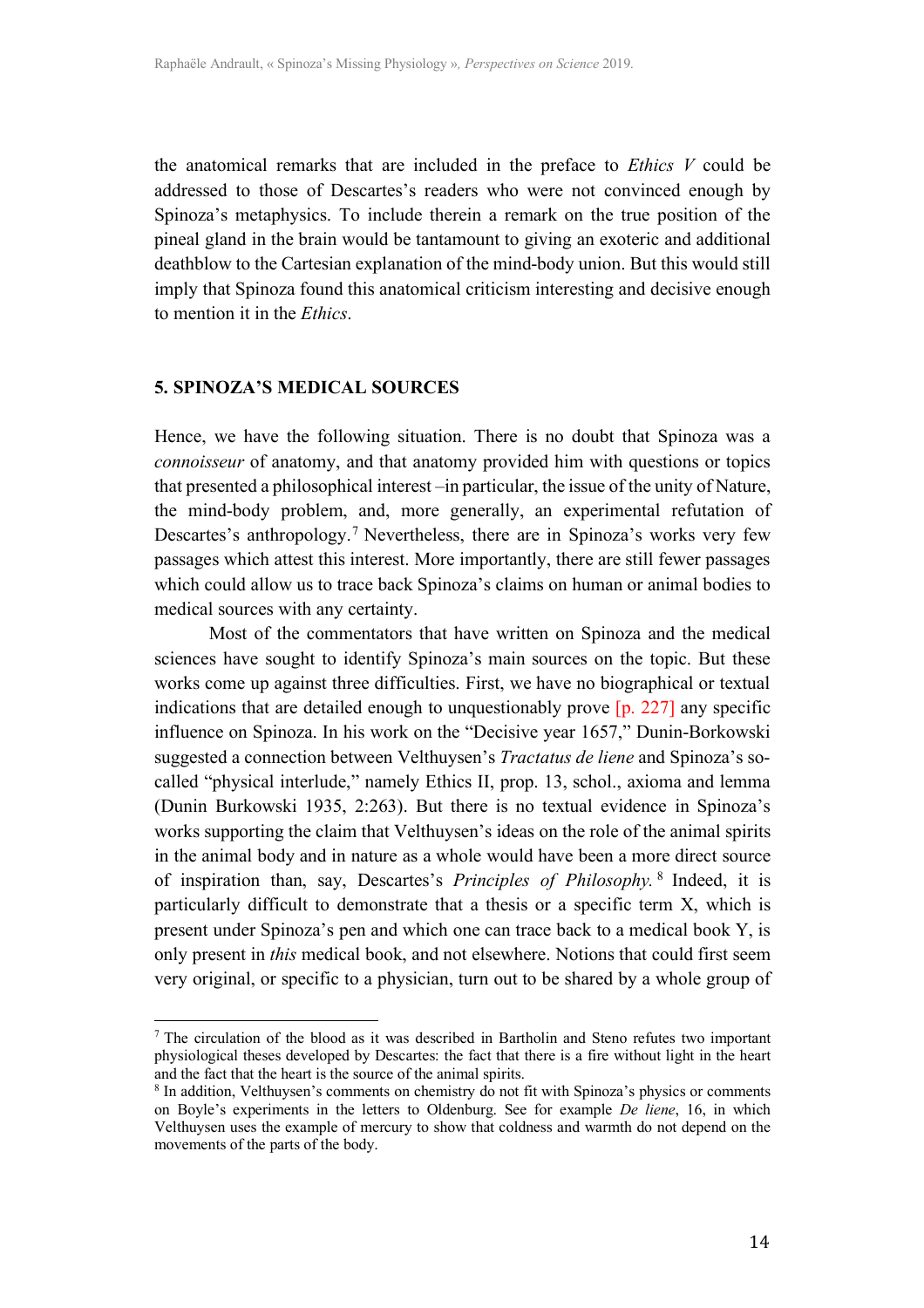natural philosophers, and to be a very common thesis. For this reason, the importance of Steno in Spinoza's construction of his anatomical knowledge –rather underestimated, to date— can only be conjectural. <sup>9</sup> It is a conjecture that is strongly supported by biographical and textual data, but not a certitude that one may oppose to other possible influences, as if they were mutually exclusive. For my purposes in this article, it is more important to use Steno's works as an indication of Spinoza's own positions within a historical and scientific framework which is partly common to both of them. Second, there is no good reason to think that the physiologists which are deemed today the most important of their time from a positivist and teleological perspective were actually considered more innovative or interesting in Spinoza's view.10 For example, in his article "Die Stellung Spinozas und Hobbes zur Medizin," Hühnerfeld comments on Willis's works on nerves and brain after having briefly enumerated a list of the important discoveries that were made in Spinoza's time. But there is absolutely no proof that Spinoza knew or read Willis. More generally, there is no indication that Willis's works, which are today regarded as particularly important for the history of neurophysiology, might be of some importance to understand Spinoza's thought. Third, and more importantly, the originality of Spinoza's discourse on bodies lies in its high [p. 228] degree of generality, and thus its adaptability to different kinds of observations or future developments of physics (Matheron 1991, p. 109).

According to Adler, "the *primary* purpose of the purely physical parts of [the *Ethics,* that is, the lemma that follow *Ethics II* prop. 13,] is to show how knowledge of physics is possible;" for this reason, "Spinoza's account is intentionally general and programmatic" (Adler 1996, pp. 255 and 260). Most notably, the notion of the "ratio of motion and rest," which defines each complex body, is not to interpret in any technical (or mathematical) sense, and does not commit Spinoza to a particular physical theory (Gabbey 1995, pp. 169-70; Adler, p. 269).11 What has been shown regarding Spinoza's physics is also true for what

 

<sup>9</sup> Surprisingly enough, Hühnerfeld does not even mention Steno. Two scholars have emphasized the importance of Steno on Spinoza's medical thought: Dunin-Borkowski (2:171) and Wim Klever  $(1990)$ 

 $10$  See Hühnerfeld's positivist comment (1930, p. 125) on the fact that the medical sciences were then too speculative –which would explain why Spinoza did not appeal to the medical sciences in his own works.

 $11$  See for example the definition of lemma 3, axiom 2: "When a number of bodies, whether of the same or of different size, are so constrained by other bodies that they lie upon one another, or if they so move, whether with the same degree or different degrees of speed, that they communicate their motions to each other in a certain fixed manner, we shall say that those bodies are united with one another and that they all together compose one body or Individual, which is distinguished from the others by this union of bodies" (CW, 1:460). Gabbey's and Adler's analyses conflict with Matheron's and Gueroult's technical readings of the physical digression, and particularly with Gueroult's comparison between Spinoza's physical interlude and Huygens's *Horologium* (Gueroult 1968, p. 552). See also Peterman, 2014, p. 221: "I don't think we should expect to find a fully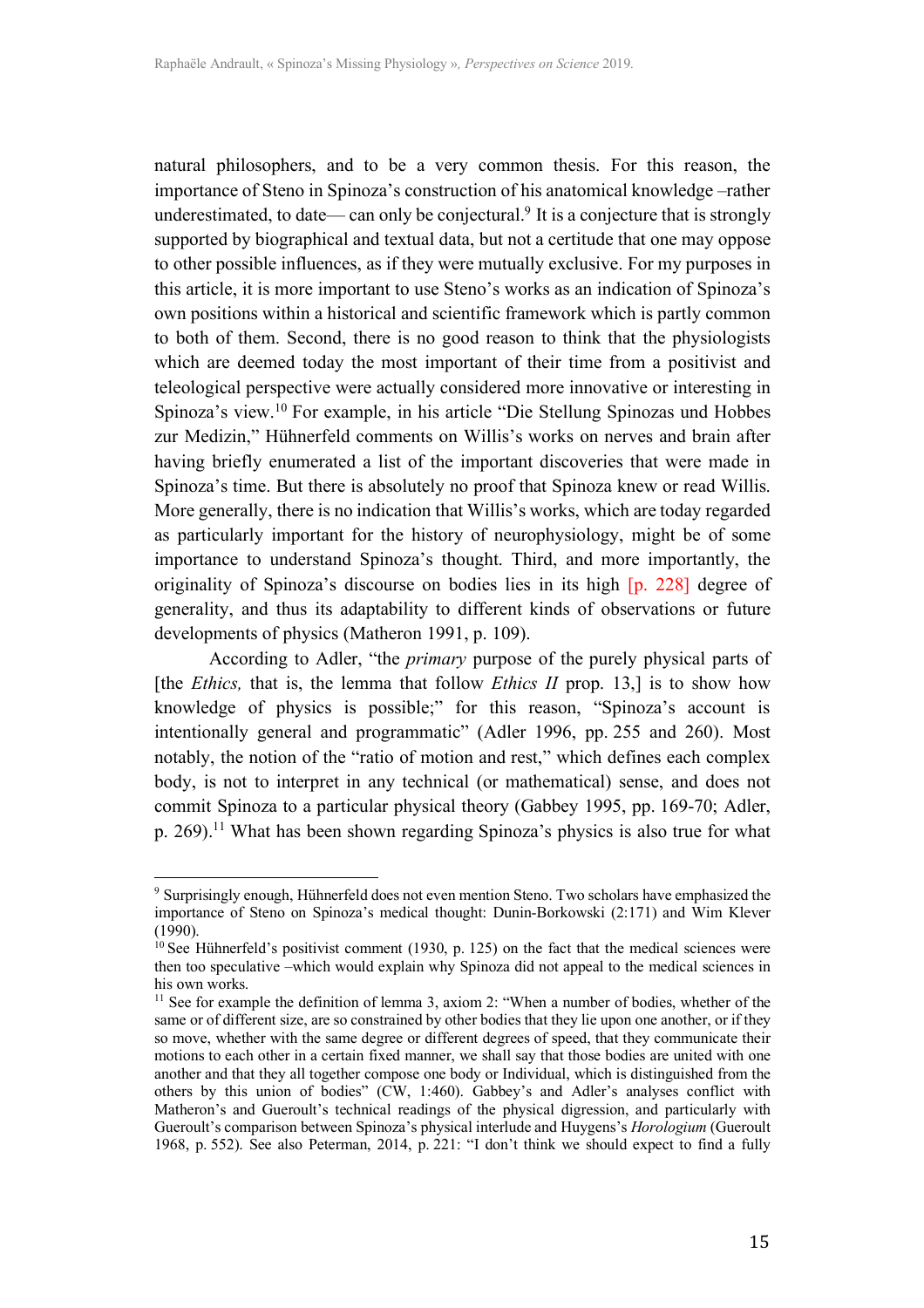one might call Spinoza's "biology:" to trace Spinoza's philosophy back to a single medical source leads us to overemphasize one possible instantiation of Spinoza's general claims on animate bodies; consequently, this might fail to account for the high degree of generality in which lies their very originality.

I will now develop further this notion of the "high level of generality" applied to Spinoza's claims about human bodies. Then, I will show how this high level of generality, that I will consider as a consequence of the "negative heuristics" of Spinoza's mechanism, corresponds to a certain kind of conception of the articulation between physics and anthropology. Paradoxically, the difficulty in tracing Spinoza's works back to specific medical sources may be partly explained by the project of reforming medical anthropology that was proposed in Spinoza's milieu.

#### **6. SPINOZA'S NEGATIVE HEURISTICS**

 

In the early 1660s, in the *Metaphysical Thoughts* as well as in the *Short Treatise,*  Spinoza remained very general when dealing with animate bodies. From the *Metaphysical Thoughts,* we just learn that animate bodies are defined as mere aggregates. Indeed, after having put forward inconsistencies in the scholastic theory according to which three different souls (vegetative [p. 229], sensitive, and intellective) give life respectively to plants, lower animals and men, he adds:

We shall not take much trouble to refute these doctrines. We have already proven sufficiently that those three souls they attribute to plants, the lower animals, and men are only fictions, for we have shown that there is nothing in matter but mechanical constructions and operations (Appendix part II, chap. VI, CW, 1:325).

The notion that animate bodies are just mechanical constructions that obey the general laws of physics is obvious for Spinoza. Accordingly, in the *Short Treatise,*  the human body is defined exactly in the same manner as any other body, that is, by a certain proportion of motion or rest. In addition, what distinguishes the different feelings perceived by a human mind is the variation of the proportions of motion and rest in its body. Let us say, for example, that the human body X is defined by a proportion of motion and rest that may vary between 1 and 3 (CW, 1:96). When the motion is decreasing, and particularly the motion of the animal spirits around the heart, there may occur a feeling of coldness, sadness, pain,

developed physics anywhere, not least of all because Spinoza himself didn't think he had developed one."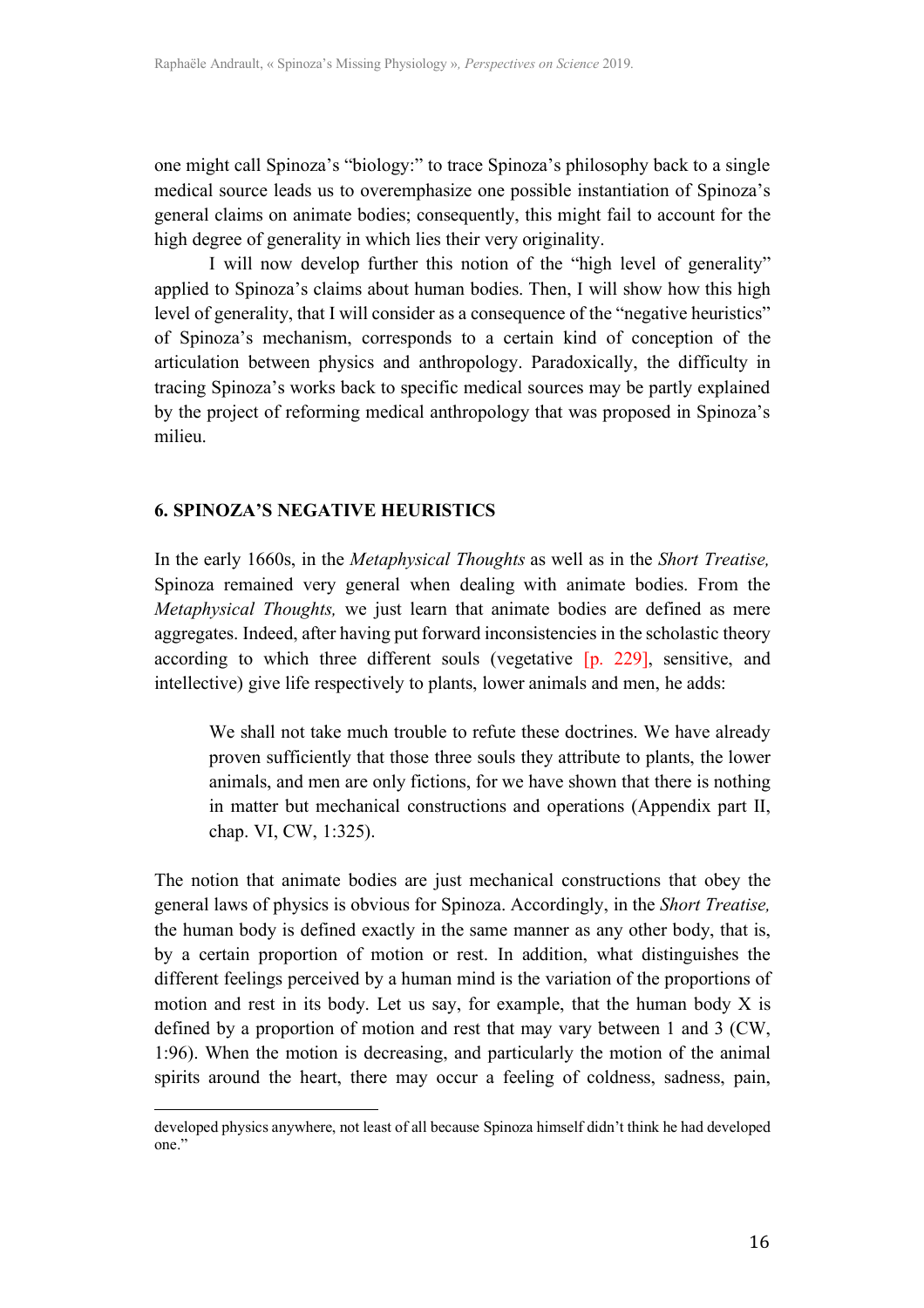hunger, or weakness, for example after having run a great deal (CW 1:132). Similarly, the sensations caused by different external bodies, or the sensations occurring in two different places of the same human body, are also explained in terms of specific proportions between motion and rest. What an economical view of the human body, in which there is nothing other than a determined and global proportion of motion and rest, along with varieties and variations of such a proportion!

Approaching human physiology in mechanical terms was not unusual at Spinoza's time. On the one hand, this is the very project of what has been called "mechanical philosophy", and which was variously illustrated by Boyle, Hooke, Huygens, and even Leibniz. On the other hand, as we have seen, some physicians dealt with specific physiological functions, such as the production of tears, in general terms, without presupposing any specificity of the fluids that flowed inside human bodies in comparison with other kinds of fluids such as milk: both kinds of fluids were defined by the specific shape, size, and motions of the particles that compose them; and complex phenomena were supposed to be produced by the change in the proportions of these components (Steno 1662, pp. 94-5). It is thus perhaps not as original as one may think at first glance to use, as Spinoza did in his letters, the very same notions to speak of the relationships between butter and buttermilk during the churning of butter and the relationships between the different components of the blood: in both cases, the cohesion or separation of the parts depend upon the new motions acquired by the components during the process of change (letter 6 to Oldenburg, [p. 230] CW, 1:183). The "individuals" with which the physical lemma of *Ethics II* deals include stones, bones, plants, and organs, as well as the more complex bodies composed of those very organs (Duchesneau 1998, pp. 130-31). Spinoza's aim is precisely both to show that every natural body, animate or inanimate, highly composite or structurally simpler, obeys the same laws, and to insist on the fact that common experience confirms the relevance of mechanical explanations in terms of motion and rest. It may be the case that those kinds of mechanical explanations are not detailed and complete enough, but at least they may be considered "known through themselves" and intelligible (E2p13 sc., lem.3, cor., CW 1:459).

If, however, there is nothing unusual then in considering that mechanical explanations apply to complex physiological phenomena, the manner according to which Spinoza sticks to this level of generality is particularly striking. As I have indicated above, even someone like Hobbes, whom commentators have recently regarded as a possible source of Spinoza's physics, mentioned that sensations and the production of images (or phantasma) imply "certain spirits and membranes, which, proceeding from the *pia mater*, involve the Brain and all the nerves [...]." Thus, if the motions of those spirits and membranes are not continued from the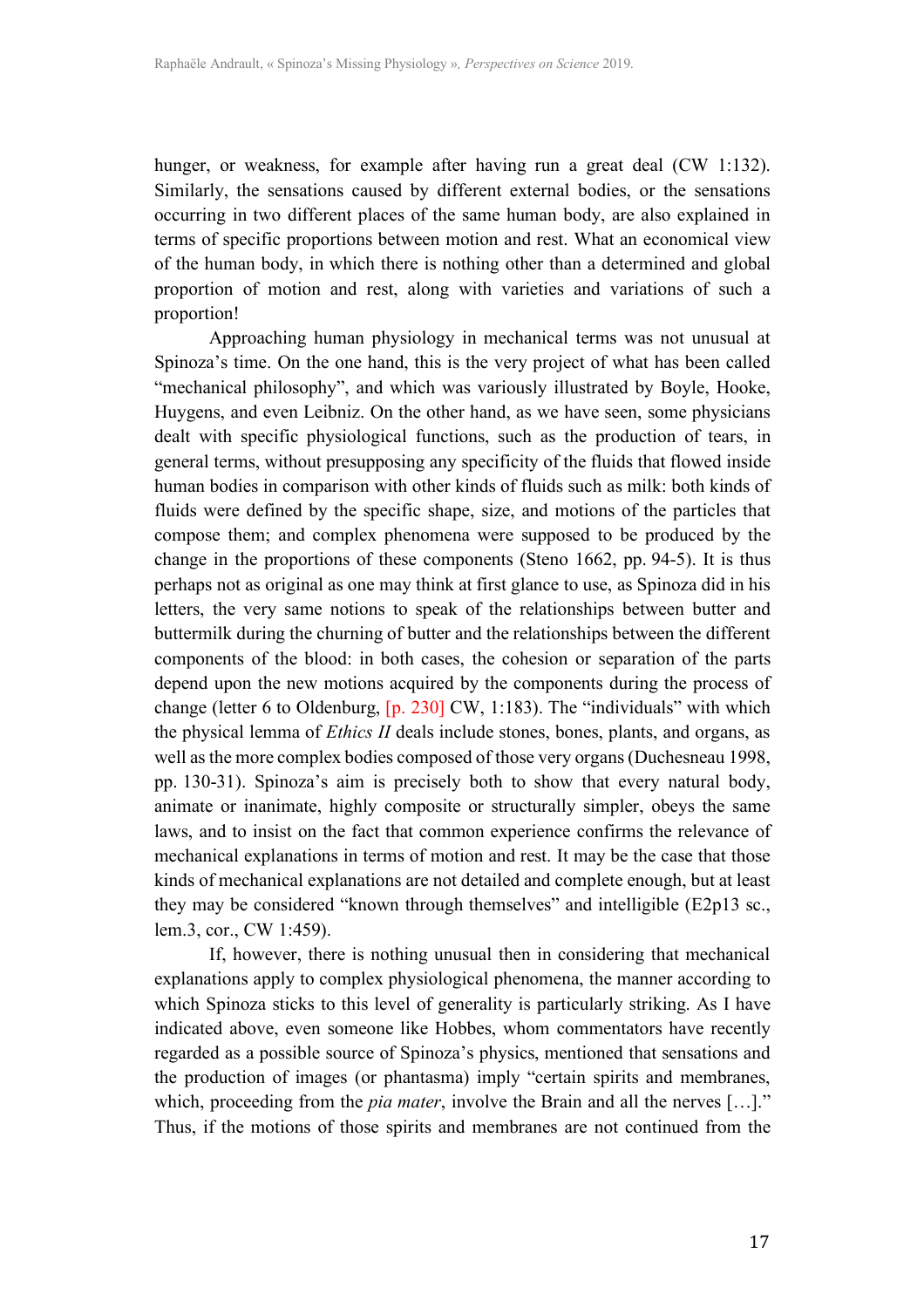brain to the heart, "there will be no perception of the object" (1839-45b, 1:392; on Hobbes and Spinoza, see for example Shein 2018). In contradistinction to Hobbes, Spinoza carefully avoids specifying the kind of fluids and soft parts of the body which are physically involved in memory and imagination. Generally speaking, memory requires some capacity to retain traces from the encounters with external bodies –a capacity that supposes only that a soft part of a body is modified by hard or fluid parts, according to *Ethics II,* prop. 13, postulate 5. Actually, memory is one of the main physical properties which define the human body. The human body is characterized as being "composed of a great many individuals of different natures," i.e. of fluid, soft, and hard parts, "each of which is highly composite." Consequently, its preservation "requires a great many other bodies, by which it is, as it were, continually regenerated." But in return, first, the human body may be affected by external bodies "in very many ways," and, second, he has a great capacity to memorize the traces of its encounters with other bodies (*Ethics* II, prop. 13, postulates, CW, 1:462). In *Ethics II* prop. 17 cor. dem., Spinoza is a bit more specific, and explains how we may sometimes perceive as existent or present bodies which are in reality neither existent nor present:

While external bodies so determine the fluid parts of the human body that they often thrust against the softer parts, they change (by Post. 5) their surfaces with the result (see A2 after L3) that they [p. 231] are reflected from it in another way than they used to be before, and still later, when the fluid parts, by their spontaneous motion, encounter those new surfaces, they are reflected in the same way as when they were driven against those surfaces by the external bodies. Consequently [...] the Mind will again regard the external body as present; this will happen as often as the fluid parts of the human body encounter the same surfaces by their spontaneous motion (CW, 1:464).<sup>12</sup>

This passage is even more abstract than the first texts from the 1661-1663, and confirms an evolution between the *Short Treatise* and the *Ethics*. Here, Spinoza does not even term the kind of process, or fluid, that would be specifically at stake in the feelings of pain, cold, or joy, as he did in the *Short Treatise*. We do not know, for example, if the softer part in question in this demonstration of *Ethics* II prop. 17 is the heart or, more likely, the brain, according to the proverbial allusion in the

 

<sup>12</sup> Basically, such an explanation, which is a hapax in the *Ethics*, does not seem entirely incompatible with the physiological schema of the article 26 of the *Passions of the Soul,* in which Descartes observes that "all the same things that the soul perceives by the mediation of the nerves [directly triggered by external bodies] may also be represented by the fortuitous course of the animal spirits," which in their turn modify the disposition of the brain (AT IXb, p. 348; trans. 2000, p. 306). On this point, see Gueroult 1968, pp. 570-71.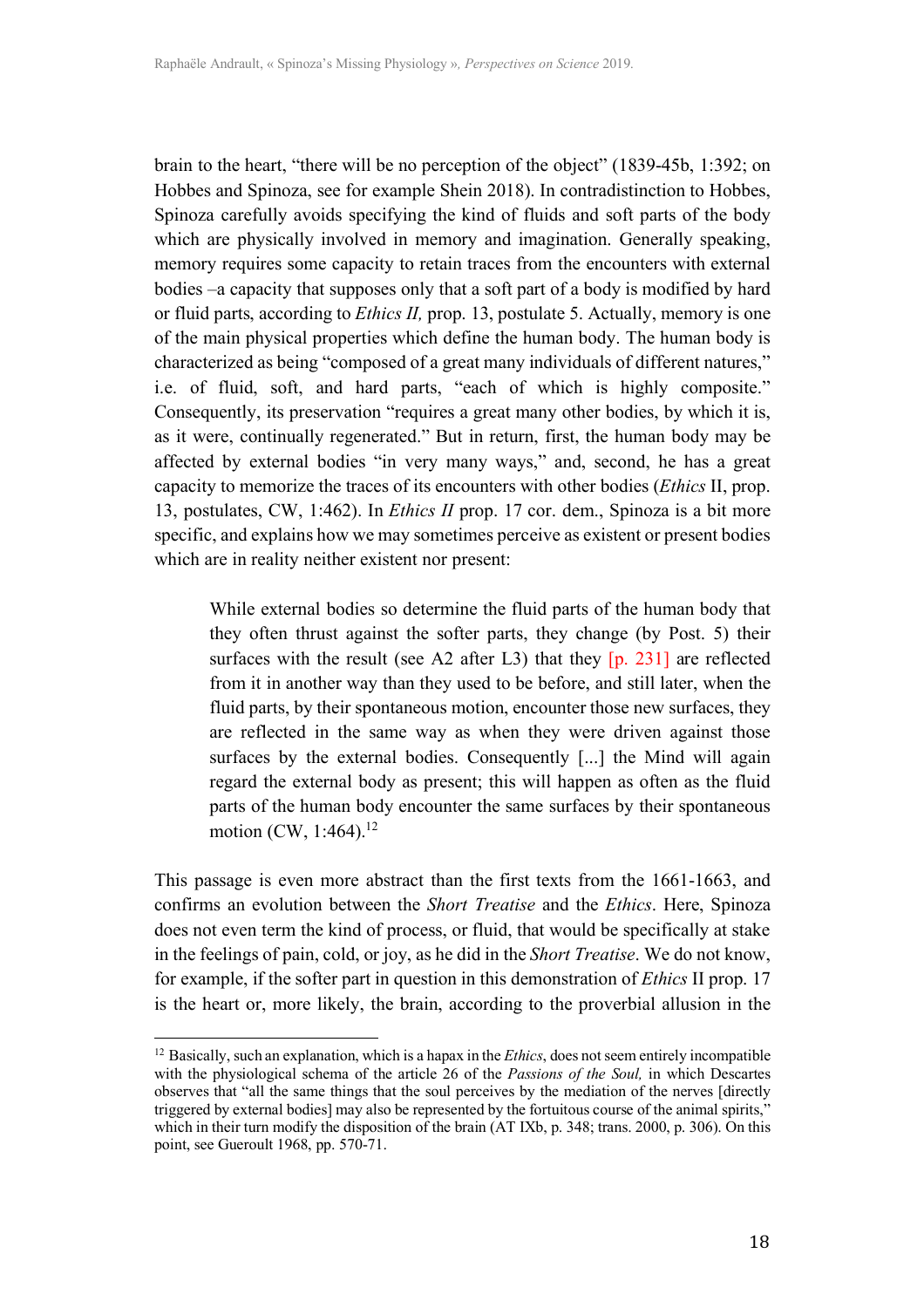appendix to *Ethics I* (CW 1:445). The abstract mention of the soft and fluid parts in the propositions and demonstrations of the *Ethics* is all the more striking when compared with the polemical passages against Descartes that refer either to the "pineal gland" (*Ethics* V, pref.) or to "the images that are formed at the back of the eye (and, if you like, in the middle of the brain)" according to *Ethics II,* prop. 48, schol. (CW, 1:484). In the propositions and demonstrations of the *Ethics,* Spinoza refuses to align himself with Cartesian psychophysiology, and to directly debate with it; he rather focuses on the most general physical conditions of memory and imagination, and chooses not to deal with the physiological manifestations of our affects. Indeed, after having quickly alluded to the stomach to account for the affect of disgust, Spinoza adds: "As for the external affections of the Body which are observed in the affects –such as trembling, paleness, sobbing, laughter, etc.– I have neglected them, because they are related to the Body only, without any relation to the Mind" (*Ethics III*, prop. 59 schol, CW, 1:530).

I would like here to insist on the fact that not to refer to any specific organ when sensation, memory, imagination, or passions are at stake is particularly original. And one cannot entirely account for this specificity in invoking Spinoza's criticism of the mind-body interaction. To quote only [p. 232] one example, Locke denied the very idea of a mind-body interaction that men would be able to explain, but he still mentioned that the modifications caused by external bodies in the sensorial organs have to reach the "brain" to provoke a true feeling (Locke 1979, p. 143). Spinoza himself emphasizes the independence of his proposition with regard to the exact physical process to which the imagination corresponds:

We see, therefore, how it can happen (as it often does) that we regard as present things that do not exist. This can happen from other causes also, but it is sufficient for me here to have shown one through which I can explain it as if I had shown it through its true cause; still, I do not believe that I wander far from the true [cause] since all those postulates which I have assumed contain hardly anything that is not established by experience which we cannot doubt, after we have shown that the human Body exists as we are aware of it (CW, 1:464).

Spinoza deals with psychophysical explanation in a seemingly negligent way: the true "cause" of the fact that we regard as present things that do not exist is not important; what matters is just to give an idea of the possible physical processes that would account for this fact. Actually, Spinoza sticks here to two features that define his general attitude toward physics in the *Ethics*: first, to give the indication of the explicability of the mental event in question; second, to stay general enough not to run the risk of being refuted by experiments that would be more detailed than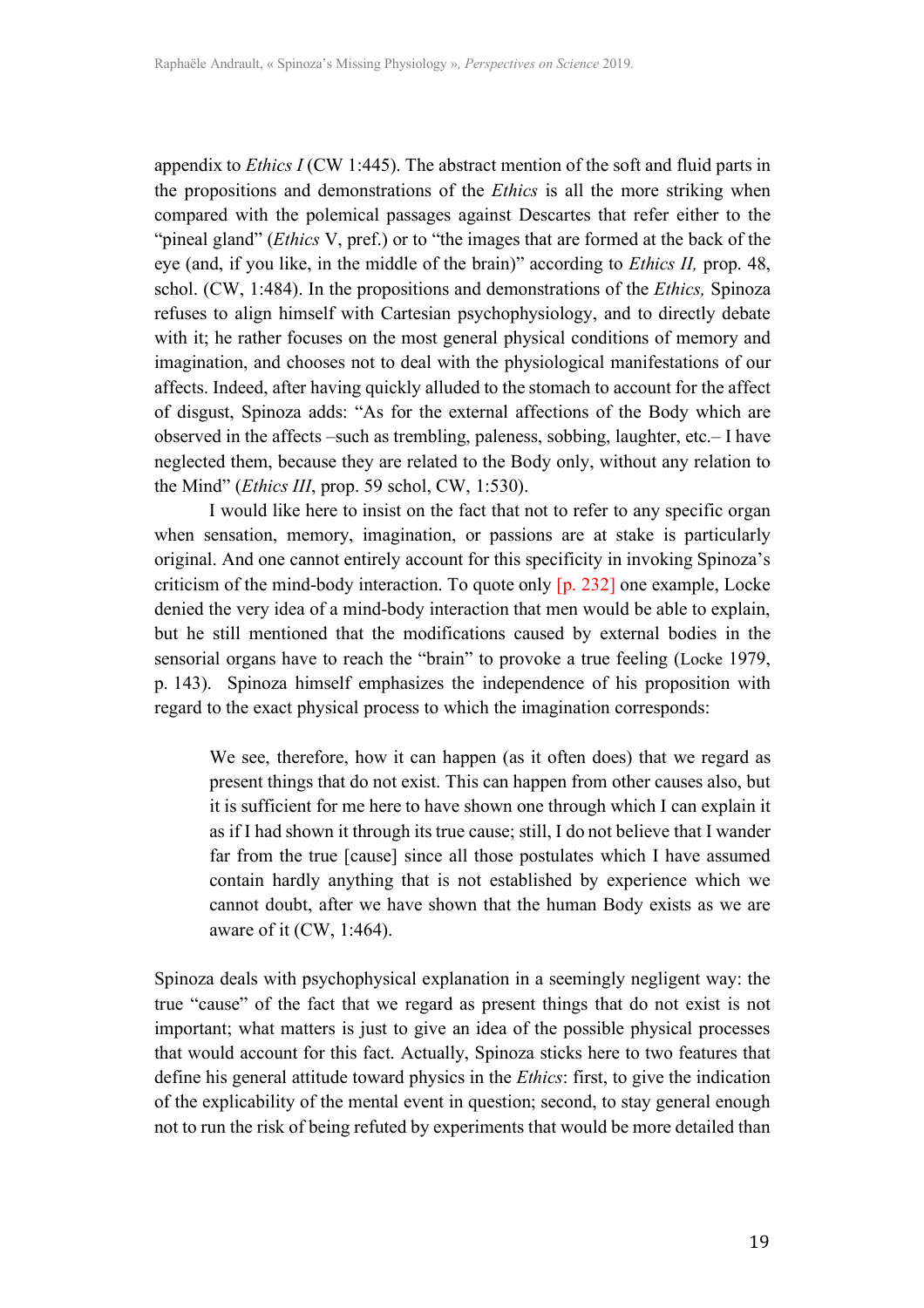the irrefutable "experience" to which he refers here (on this kind of "experience," see Moreau 1994, pp. 293-99).

At first glance, Spinoza's attitude toward physics, and more generally, his reluctance to make claims concerning existing bodies, could seem explainable simply by the fact that he did not have the opportunity to develop in a satisfying way his own thoughts on the physical aspect of reality. As he himself admitted in a 1676 letter to Tschirnhaus, who had asked a question about the shortcomings of Descartes's physics, and particularly of Descartes's definition of matter as extension, Spinoza had until then "not been able to set out anything concerning [these matters] in an orderly way" (CW, 2:487; on the theoretical issue at stake in this letter, see Matheron 1991; Lærke 2014, 231). However, this simple explanation is not fully satisfying. First, it fails to account for the evolution in Spinoza's writings between the 1660s and the 1670s*.* Indeed, Spinoza's first published book, *Descartes's Principles of philosophy,* showed that Spinoza did dedicate time and energy to the discussion of the details of Descartes's physics*.* Moreover, as we have seen, the *Short Treatise* included several specifications on the human body, which disappeared from Spinoza's later texts. For example, in the *Short Treatise* Spinoza defined a determinate body by a [p. 233] certain "proportion of motion and rest" to which he gave a numerical expression. By contrast, in the *Ethics,* he only mentions a "*ratio* of motion and rest," or even a communication of motions according to "the same ratio" (EIIP13, lem. 6 and 7) –i.e. to a certain determined "manner" according to which motion is transferred. In other words, in the *Ethics,* there is no longer any identification of bodies through their numerical proportions*,* and the new characterization of a determinate body is rather vague (Adler 1996, p. 269). Second, Spinoza was not the only philosopher of that time, who did not develop his own physics even though he was interested in the topic. He was, however, one of the only ones who explicitly chose to restrict himself only to very abstract claims on animate bodies. Malebranche, for example, who conceded that Descartes's localization of the seat of the soul in the pineal gland was probably empirically false, still believed that the soul's principal functions were located somewhere in the brain (Malebranche 1997, p. 89). Accordingly, we still need to understand the conception of the knowledge of bodies that underlies Spinoza's particular attitude toward empirical data in the *Ethics*. Third, as is the case in his letter to Tschirnhaus, Spinoza's voluntary lack of precision on the physical world does not prevent him from making very definitive claims on what is impossible in Descartes's physics and anthropology, on the shortcomings of Boyle's experiments, and on the main mechanical principles governing every physical consideration. Paradoxically enough, Spinoza's epistemology at the time of the *Ethics* is what explains his caution concerning bodies. Most notably, his criticism of an imaginative knowledge of external bodies leads him to "stick to what he knows with certainty" (Lord 2010,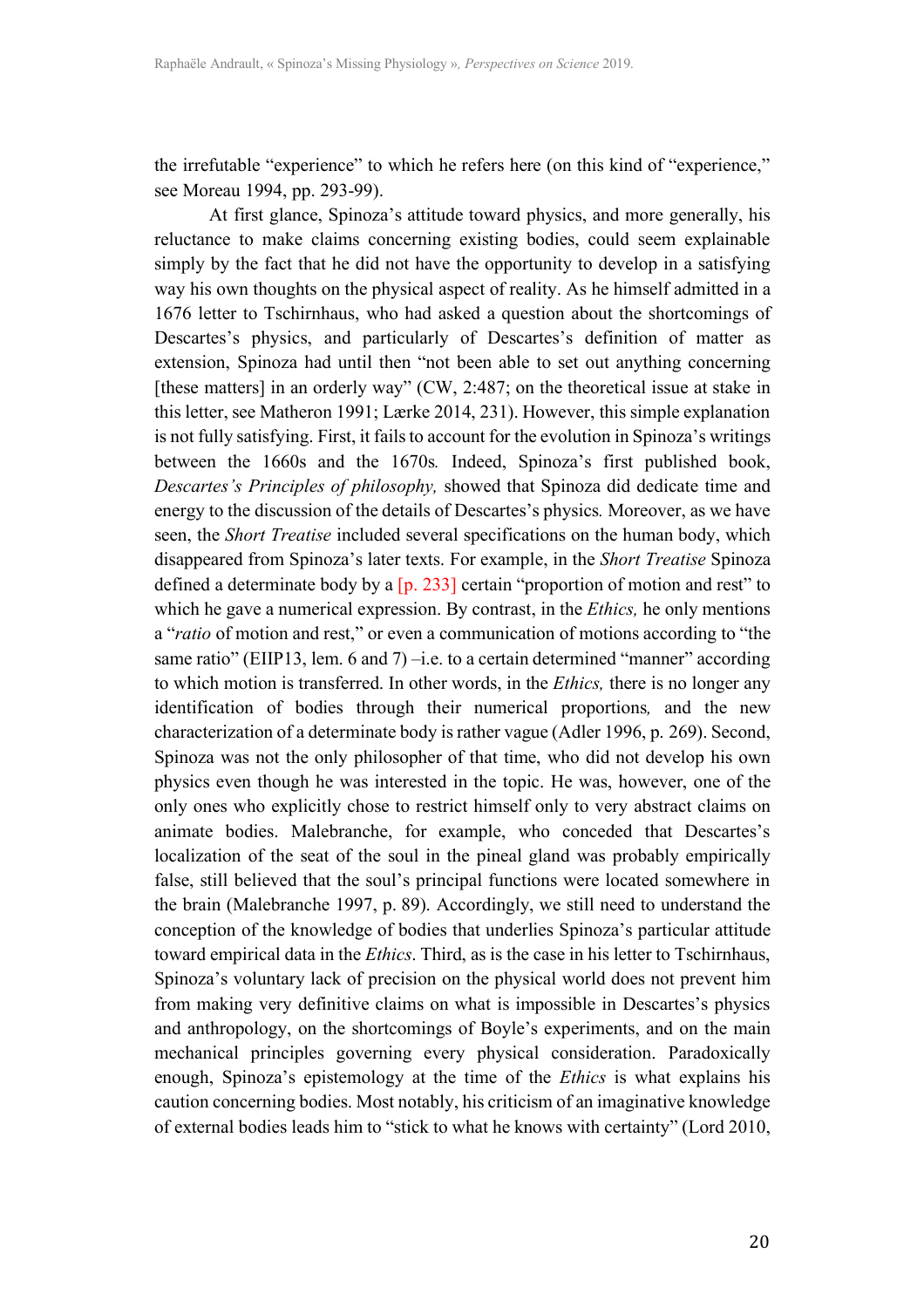38), and to deduce a general framework which could embrace different possible physical theories (Matheron 1991, pp. 107-108). Here, I would like to specify what Spinoza deems certain concerning animate bodies in general, and human bodies in particular. To do so, I will now turn to a parallel between Lakatos's notion of "negative heuristics" and the high level of generality of Spinoza's propositions on the human body. This parallel will help me to show in what sense Spinoza's rare and critical considerations on complex bodies in the *Ethics* clearly indicate what he conceives of as false, as possible, or as confirmed on the topic. In this sense, the notion of "negative heuristics" clarifies the epistemological level at which Spinoza speaks of bodies, a level which differs from the one at which he situates his discourse on God, mind, affects, or state. More significantly for my purposes, Lakatos's notion also indicates a close affinity between Spinoza's views and those of Steno.

According to Lakatos, the growth of science presupposes a certain continuity within a series of scientific theories, and this continuity is defined by the fact that these theories share two kinds of methodological rules: 1/ rules that "tell us what paths to pursue" constitute the positive  $[p. 234]$  heuristics of the research program; 2/ rules that "tell us what paths of research to avoid" constitute the negative heuristics (Lakatos 1978, p. 47). As an example of a research program defined by these two kinds of rules, Lakatos mentions the so-called "Cartesian metaphysics, that is, the mechanistic theory of the universe –according to which the universe is a huge clockwork [...] with push as the only cause of motion," and which "functioned as a powerful heuristic principle" (47). Such a characterization of Cartesian mechanism is general enough to apply to different kinds of historical instantiations of this general heuristics in the second half of the  $17<sup>th</sup>$  century, including versions of it that include a sharp criticism of Descartes's natural philosophy (Lachterman 1977, p. 76). By definition, the negative heuristics of the program "forbids us to direct [*sic*] the *modus tollens* at [its] 'hard core'," which is considered irrefutable by its proponents (Lakatos 1978, p. 48). Anomalies and observations are not regarded as nullifying for the hard core; they just demand marginal modifications of the auxiliary hypotheses that form the "protective belt" of the theory. In contrast with the positive heuristics, which articulates sets of suggestions on how to modify the refutable protective belt, the negative heuristics that defines its core is not flexible.

Generally speaking, Spinoza is not personally involved in the development of the positive heuristics of the mechanism, while constantly reminding his readers or correspondents of the indubitable principles which form its "hard core." According to the letter 13 to Oldenburg on Boyle's experiments, the main principles of mechanical philosophy are too fundamental to be dealt with in the same manner as we deal with some sophisticated hypotheses explaining certain phenomena: no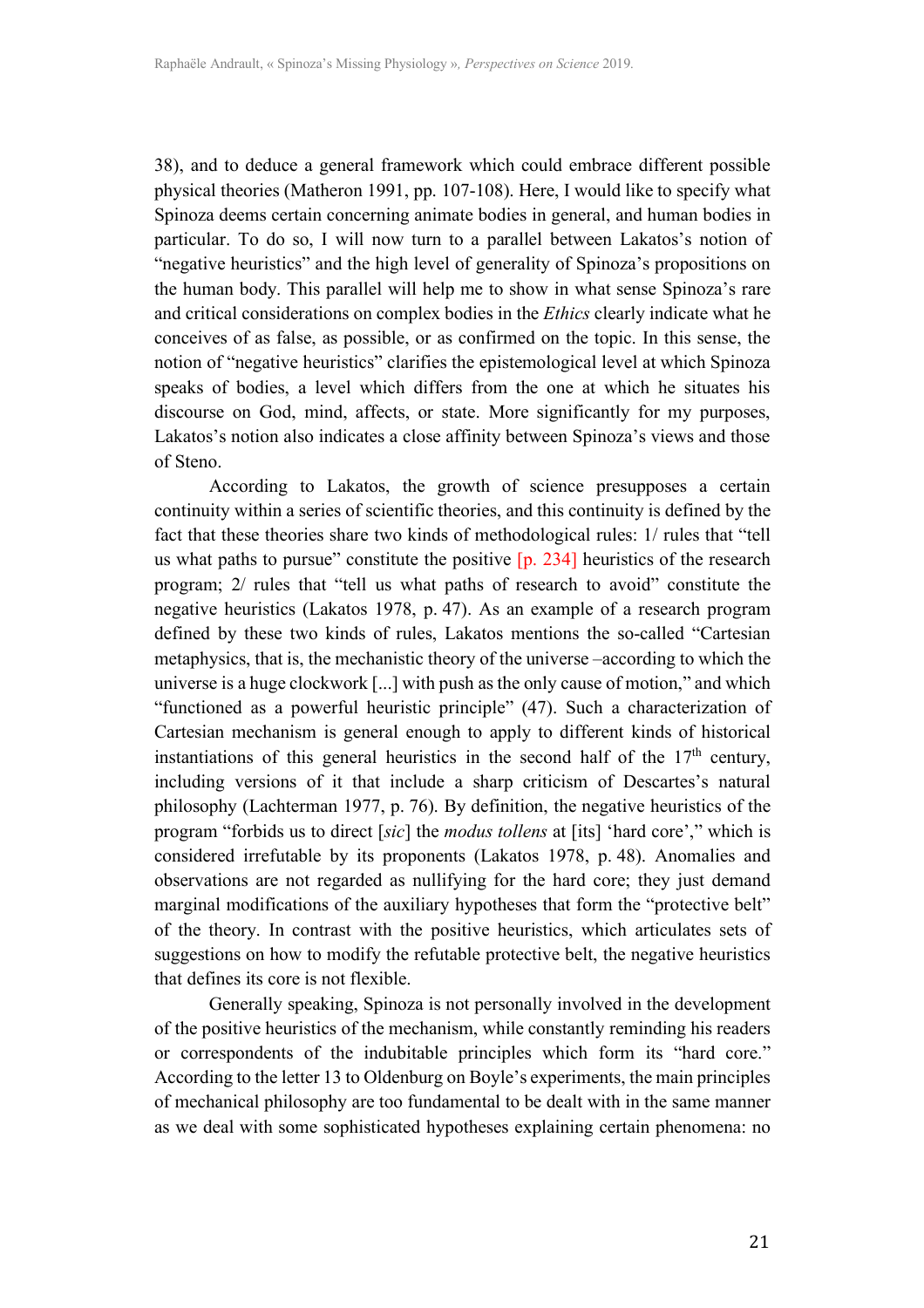experiment can ever refute or prove them (CW, 1:178). It is thus possible to consider that Spinoza is mainly interested in the negative heuristics of the new mechanical natural philosophy. The same is true for the science of animate and human bodies. Indeed, as we have seen, there is for Spinoza no doubt that the human body is a mechanical "construction" that one should explain in accordance with mechanical philosophy. In the *Ethics,* Spinoza showed himself very critical of the attitude of the theologians and metaphysicians regarding the structure of the human body:

when they see the structure of the human body, they are struck by a foolish wonder, and because they do not know the causes of so great an art, they infer that it is constructed, not by mechanical, but by divine, or supernatural art, and constituted in such a way that one part does not injure another (*Ethics I,* appendix, CW, 1:443).

All bodies are modes of extension and imply motion and rest; all their actions can be explained physically, and immanently, without invoking transcendent powers like God or the soul. For these reasons, one should not [p. 235] interpret the famous passage of *Ethics III,* prop. 2, scholium, as an indication of Spinoza's skepticism concerning the medical sciences:

For indeed, no one has yet determined what the Body can do, i.e., experience has not yet taught anyone what the Body can do from the laws of nature alone, insofar as nature is only considered to be corporeal, and what the body can do only if it is determined by the Mind [...] [The] Body itself, simply from the laws of its own nature, can do many things which its Mind wonders at (CW, 1:495).

Spinoza's main concern here is to draw attention to the fact that the soul is usually used as a black box to which we refer when we are not able to give a relevant explanation of a physical phenomenon. Even an action like beating someone, i.e. an action that is usually considered as voluntary, and thus as transcendentally caused by a decision of the mind, can be explained physically, by the sole structure of the human body:<sup>13</sup>

 

<sup>13</sup> This is the reason why this article does not address the analysis of the notion of *conatus,* since it does not interfere with Spinoza's conception of the human body here. In addition, this notion of a "striving by which each thing strives to persevere in its being" (CW 1:499) is not present in the medical books which were catalogued in Spinoza's library. On Spinoza's conception of life, see Andrault 2014, pp. 182-204.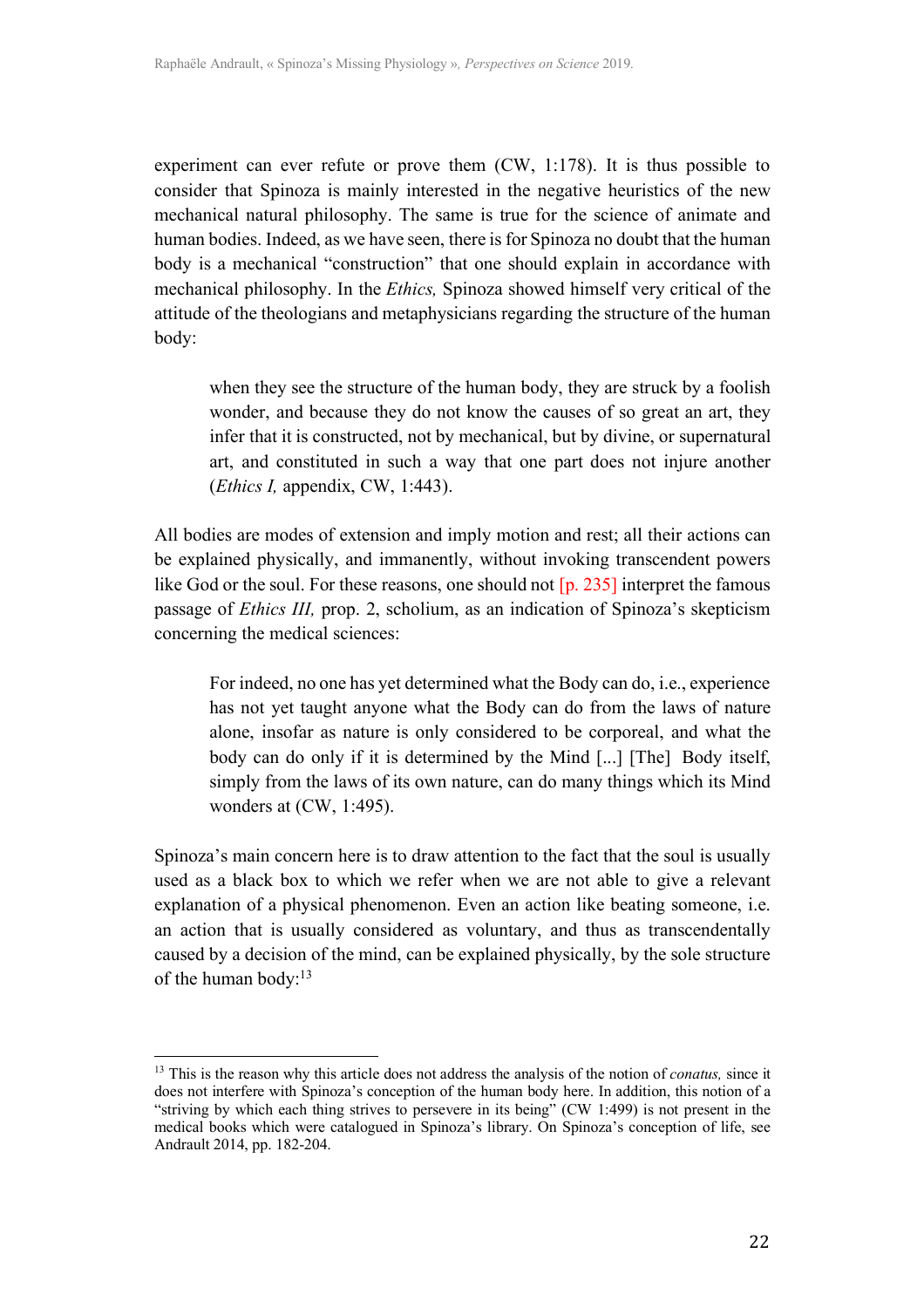The act of beating, insofar as it is considered physically, and insofar as we attend only to the fact that the man raises his arm, closes his fist, and moves his whole arm forcefully up and down, is a virtue, which is conceived from the structure of the human Body (Ethics III, prop. 59 schol., CW, 1:580).

If one wants to consider the affective and ethical aspect of the act of beating, one has to take into account the confused ideas and imaginary associations that give a particular meaning to this act; but in any event, no direct action of the mind on the body will really explain this act.

On the one hand, Spinoza points out the extent of our ignorance regarding the structure of the human body and the range of actions that this structure can perform in interaction with other bodies. Reducing our conjectural ignorance of what the body can do requires further experiments and auxiliary hypotheses, i.e. a positive heuristics which does not interest Spinoza. On the other hand, Spinoza's claim about our ignorance also suggests that the following epistemological rule should govern our explanations: no specific explanation X of a human action Y should imply that the structure of the human body is not the efficient cause of this action. If this rule, which belongs to Spinoza's negative heuristics, does not suggest any particular explanation of Y, it still gives a general framework that is partly defined by methodological proscriptions: it forbids attributing to the soul's [p. 236] or God's powers physical actions that are actually produced by a body of which the structure and its effects are not perfectly known. This rule echoes the methodology then adopted by a certain number of anatomists who were faithful to the general framework of mechanical philosophy while being critical of Descartes's anthropology. Indeed, they were convinced that bodily functions, or "actions," as they called them (Bartholin 1651, pp. 1-2), were strictly dependent on the structure and movements of bodily parts –and this, even in cases where they admitted not knowing the first cause which triggered those actions (Steno 1667, p. 63). Accordingly, they considered that one should not formulate tentative explanations of the functions performed by a body of which one does not know entirely the structure (Bayle 1675, p. 24; Winslow 1732, p. vii). In particular, Steno noted that ascribing a bodily action X to a bodily part Y of which the structure has not been fully described was often justified through claims such as: "God and nature do nothing in vain" (Steno 2009, p. 123). This kind of arbitrary claim introduces an intentional teleology into the explanation of the body's actions that just aims at hiding our lack of knowledge. The research program of these anatomists thus consisted in investigating the most inner parts of the human body, which still escaped the visual inspection of corpses. For this purpose, they developed comparative anatomy; pathological anatomy (Steno 2009, pp. 125-26); "chemical anatomy" (Steno 1662, 14); "*anatomia subtilior,"* that is, the experimental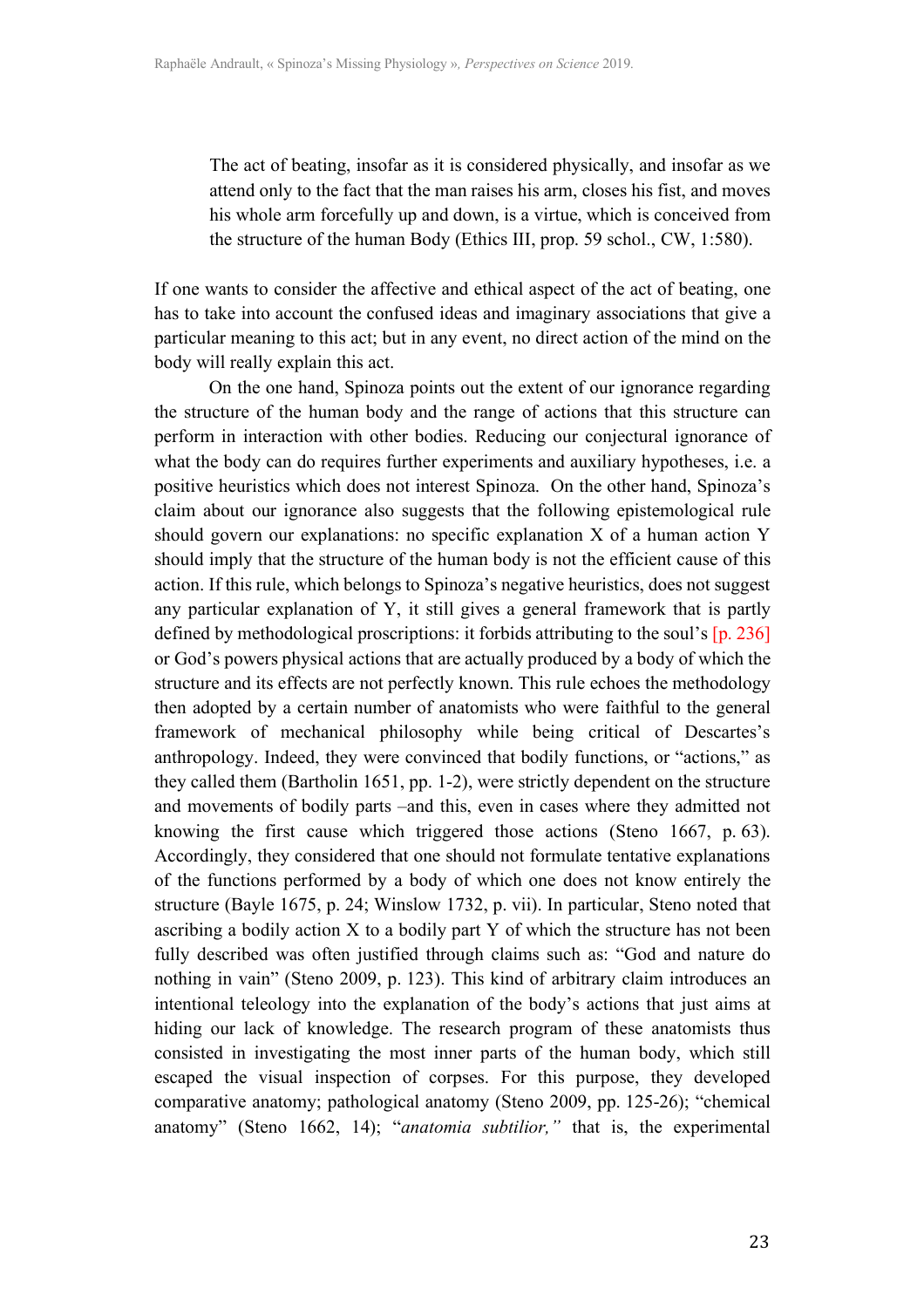investigation of the smallest structures [*fabricae*] of the animal body (Duchesneau 1975); as well as embryological anatomy (Swammerdam 1669). Exactly like Spinoza, these anatomists harshly criticized the medical anthropology of their time while seeking to develop the knowledge of the human body's structure and of its different interactions with other bodies (Steno 2009, p. 125).

The notion of the negative heuristics of mechanism appears clearer in Steno's geological treatise, of which Spinoza had two exemplars in his library. Therein, Steno first presents four very general postulates, or "common precepts," on which he bases his explanations for the formation of the "solids naturally contained in other solids," be they fossils or kidney stones, plants, or animals (1669, 10; trans. by Oldenburg in Steno 1671, p. 24). Steno identifies those common precepts, which all the different "sects" of philosophers accept, with the "most certain principles of nature" (1671, p. 14). Among them, we find these three propositions: 1. a natural body is an aggregate of insensible particles (i. e. of particles too small to be perceived); 2. "a *Solid* herein differs from a *Fluid*, that in a *Fluid* the insensible particles are in perpetual motion, and part from one another; but in a *Solid* although the insensible Particles be moved sometimes, yet they scarce ever part from one another, as long as that Solid remains a solid and entire"; 3. while "a Solid body is produced, the particles thereof are mov'd from one place [p. 237] to another" (p. 15). Steno does not claim that matter is reducible to those corpuscular properties. For example, he holds that we do not know "whether [there are] in those particles, besides extension, and hardness, some [other properties] unknown to us" (p. 15). Moreover, he stresses the fact that the known matter cannot provide the first principle of motion and explain the perception of motion (p. 16). Next, Steno presents his hypotheses on the formation of particular solids as if there were no solution of continuity between the rudimentary "most certain principles of nature" that he brings forward first, and the geological or biological explanations that he proposes then. We may have the impression that there is a conceptual and stylistic gap that separates specific physical explanations from the most general principles of nature. And yet, those specific explanations are in accordance with the general principles, in the sense that they do not contradict them, even if they require observations and auxiliary hypotheses that are not *deduced* from those principles. Consequently, Steno's common precepts may be regarded as the rules that govern the negative heuristics of his minimal mechanism.

The minimal physics that Steno proposed in the *De solido intra solidum* partly differs from Spinoza's physical interlude in *Ethics II.* Moreover, in contrast with Steno, who developed geological and anatomical hypotheses, Spinoza stuck to the negative heuristics of mechanism. Nevertheless, Steno's dissertation sheds a new light on how Spinoza presents the general postulates on the human body contained in *Ethics II* as the simple specification of a minimalist physics. Indeed,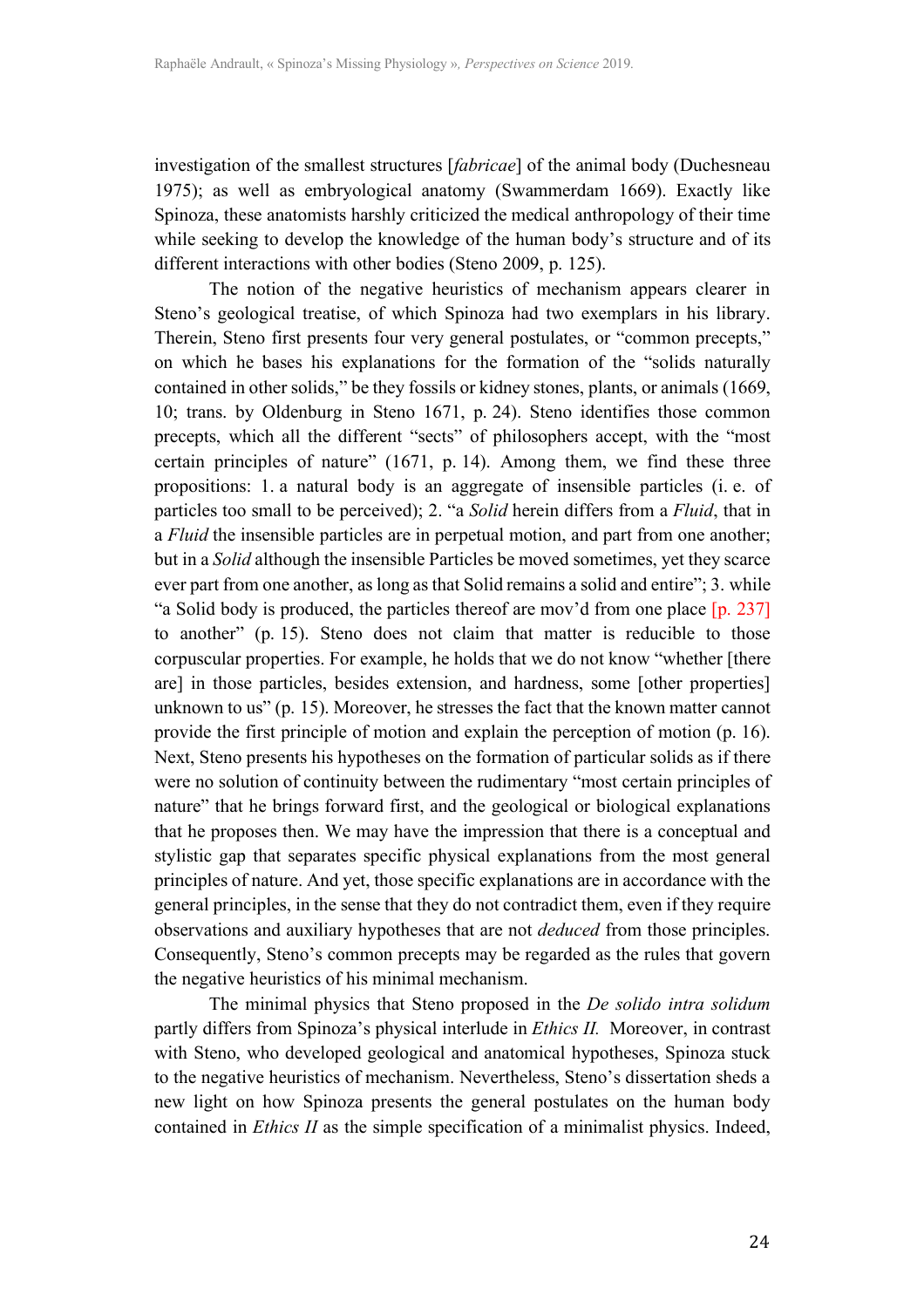this shows that other natural philosophers in Spinoza's historical environment tried to include the specific knowledge of complex bodies within a physics that was general enough not to be threatened by the future development of science. Steno was not an isolated case: someone like Johannes Swammerdam, for example, who was Steno's friend, and very likely also a friend of Spinoza's, tried to propose a natural history of insects and cold-blooded animals that would be in accordance with the mechanical postulates which he shared with Steno (Miniati 2009, pp. 97- 106; on the relationships with Spinoza, see Freudenthal 1904, 1:186; Jorink 2003, pp. 85-6, pp. 90-91, p. 100). In both cases, the basic notions and principles that explain the structuration of stones are suited to animals and plants. But in Steno's *De solido* and Spinoza's *Ethics*, the general project of building a new science of complex bodies in accordance with the negative heuristics of mechanism have a striking consequence: their positions bring about a strange occultation of the lexical specificities that indicate the boundaries separating physics from disciplines like geology, biology, or natural history. In my view, this is the reason why Steno's treatise is neglected by Spinoza's commentators. Steno's *De solido* is classified as a geological treatise, which it is, in one sense: it deals with the history of the earth and the formation of fossils. But this kind of [p. 238] classification, which corresponds to current disciplinary boundaries, leads one to disregard the general epistemological project in which Steno's geological arguments took place.14 More generally, the recent disciplinary labelling leads us to neglect important historical sources that would be worth investigating in order to better understand Spinoza's works.

## **7. CONCLUSION**

 

In his article on "Spinoza's natural science and epistemology," Alan Gabbey argued that the "intellectual traditions and relations between disciplines that Spinoza and his contemporaries know are the proper contexts within which his thought can be understood, and a competent assessment of his originality and subsequent influence be grounded" (1995, p. 144). Motivated by a similar conviction, I have established that Spinoza was a *connoisseur* in matters of anatomy. If this historical fact has often been neglected, it is partly because we judge Spinoza's claims on living bodies in the light of  $20<sup>th</sup>$  century physiology and biology. The very notion of "physiology," understood as the science of bodily functions clearly distinguished both from physics and anatomy, did not make sense at the time: first, anatomy then

<sup>&</sup>lt;sup>14</sup> Another reason why Steno's *De solido* has been neglected is the fact that this dissertation, written after Steno's conversion, has been seen in a theological context (see Miniati 2009, p. 276). But in these first pages of the *De solido*, the physico-theological orientation of Steno is far less obvious that what Miniati claims (see his own precision p. 275 note 16).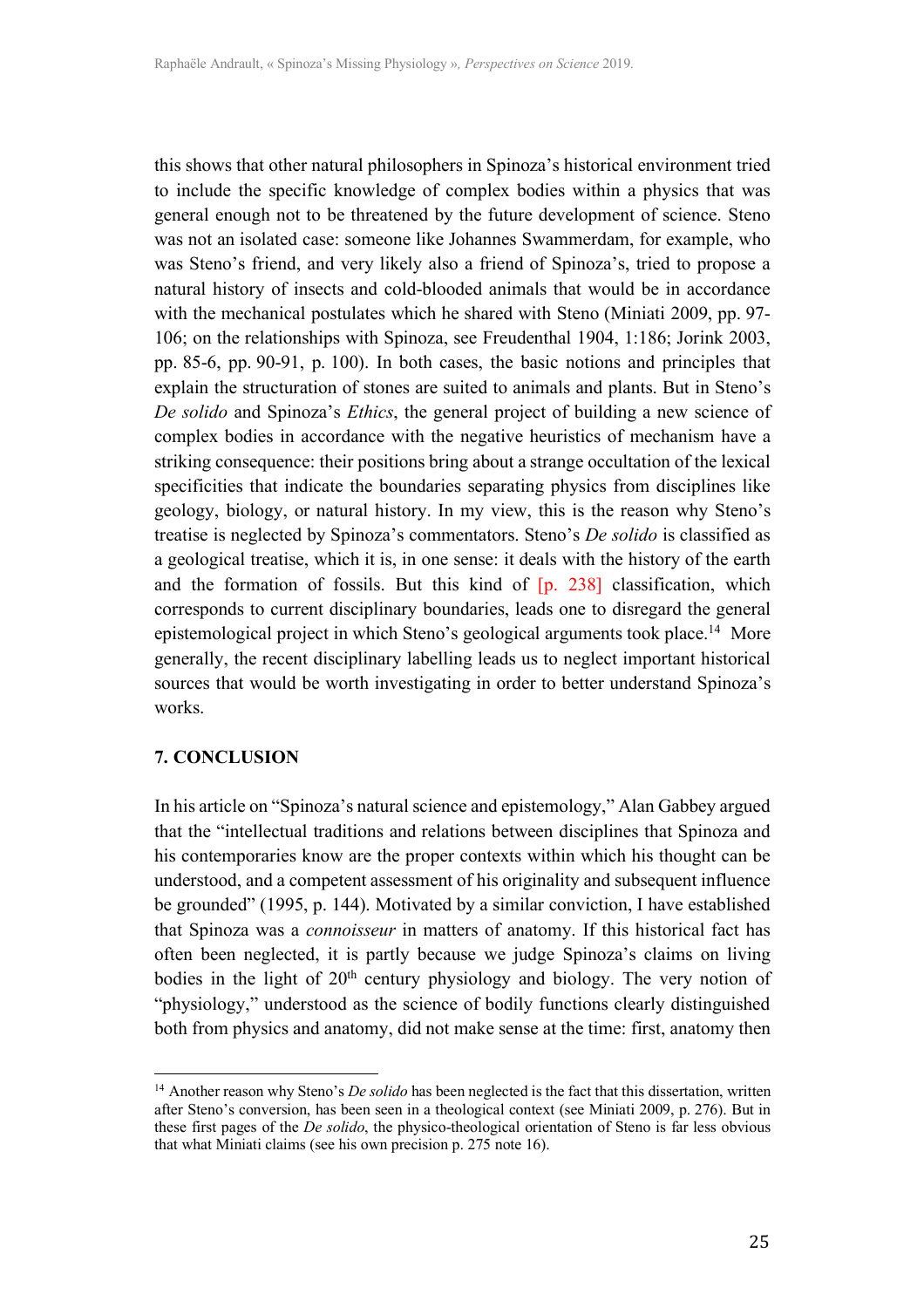naturally included the study of the functions, or "uses," which now belongs to physiology; <sup>15</sup> and second, anatomy was conceived of as a part of physics. Then, I have proposed to consider Spinoza's claims on the structure of the human body as an illustration of the "negative heuristics" of mechanism. This notion, borrowed from Lakatos, does not challenge the most widely accepted interpretations of Spinoza's natural philosophy that have been developed in the past thirty years (see for example Garber 1994, p. 64). Indeed, there is nothing new in conceiving of Spinoza's natural science as an unorthodox and polemical understanding of the mechanical philosophy that had been first illustrated by Descartes. However, the notion of a negative heuristics enlightens Spinoza's seemingly paradoxical position on the structure of human bodies. On the one hand, in the *Ethics,* there are almost no specific claims about the human body, nor are there any technical terms to refer to its parts. This is particularly astonishing in a work which partly deals with the so-called union of mind and body and the power of the mind over its passions. On the other hand, Spinoza confidently considers that the physical actions that a body can do are [p. 239] explicable by its structure alone. In addition, Spinoza does not hesitate to use his knowledge of human anatomy to illustrate his conception of the relationships between the parts and the whole, or to dismiss Descartes's pineal gland. It is thus not possible to qualify Spinoza's position regarding the science of the human body as merely skeptical. Accordingly, the remarks on human bodies that are scattered in Spinoza's works do not so much indicate some mistrust regarding the anatomical knowledge of his time, as they suggest his awareness of the kind of anatomical research that remained to be done. The notion of a negative heuristics exactly shows how different critical remarks on our knowledge of human body, taken together, have heuristic value: they define the hard core of the general principles that cannot be contradicted by the future development of the positive heuristics, i.e. of hypotheses to answer specific problems. I have regarded the negative heuristics endorsed by Spinoza as mechanistic in order to insist on three very general claims that belonged to its "hard core" (Lakatos 1978, p. 48): 1/ the ontological and epistemological continuity between simpler bodies (like stones) and more complex ones (like blood, lymph, and animal bodies); 2/ the notion that the action of a complex body has to be explained by reference to its structure, understood as the set of static and dynamic relationships between its parts; 3/ the notion that the dynamic relationships between the parts of a complex body have to be explained by reference to the "communication" of a local movement which obey the laws of collision. By definition, the negative heuristics can never be refuted by experience, and it is not possible to deduce from it any particular explanation; it

 

<sup>&</sup>lt;sup>15</sup> As for physiology, it rather corresponded to a synthetic survey of the functions of a healthy human body: it had a theoretical dimension, while anatomy corresponded to first-hand investigations. See Cunningham 2003.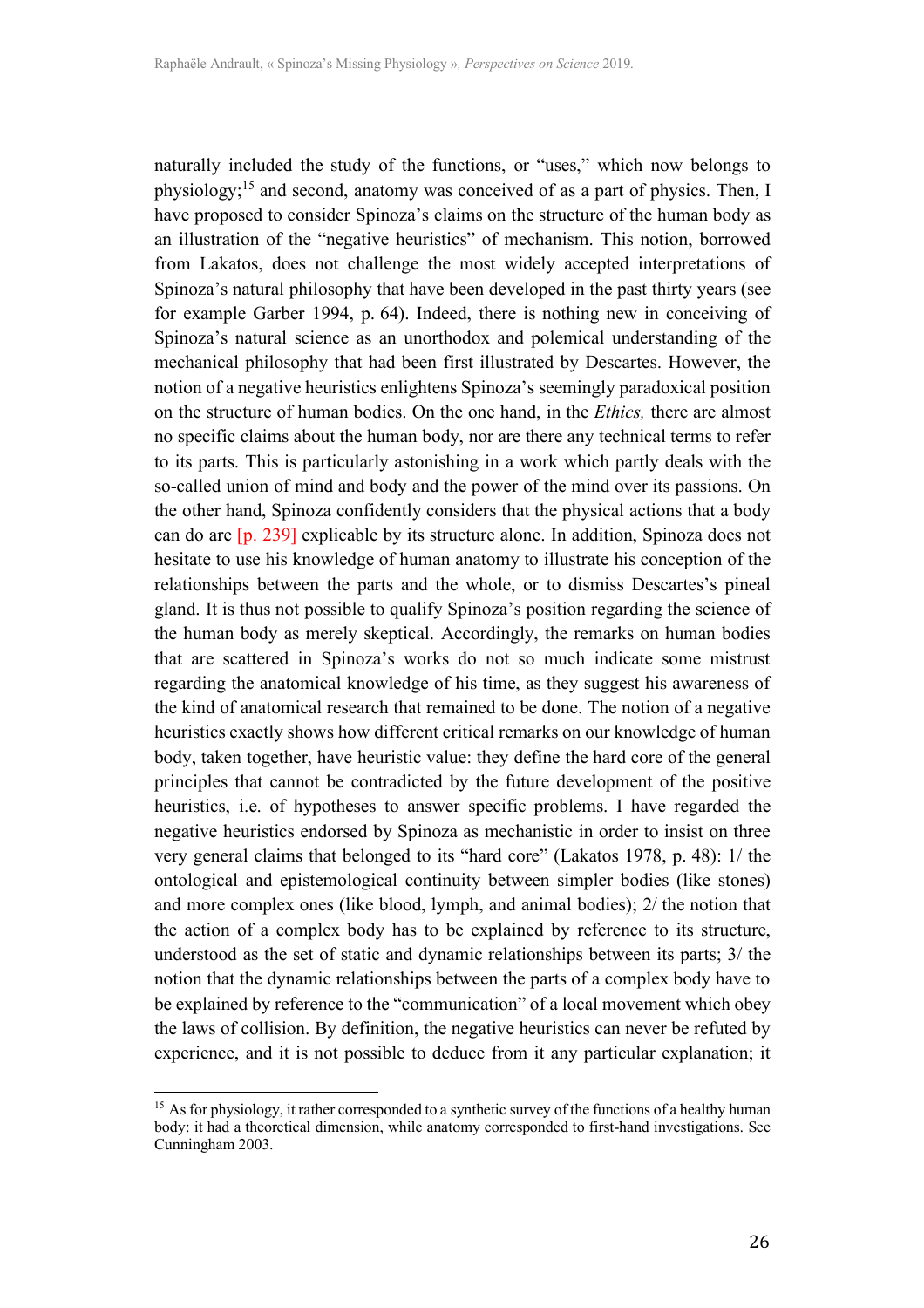rather indicates what cannot count *a priori* as an explanation for a certain range of phenomena.

Thus presented, the negative heuristics of the mechanistic research program finds a striking illustration in the natural philosophy of a very famous anatomist who was once close to Spinoza: Nicolaus Steno. It is not important here to know if Steno influenced Spinoza in this matter. As I have explained in this article, it is often more difficult than one would believe at first sight to discover the medical sources of a philosopher. First, the influence between the two may well partly be the other way round. And second, Steno was not the only one in Spinoza's historical environment who wanted to reform anatomy in accordance with clear and intelligible postulates, which turned out to be mechanical postulates. However, Steno's works show that anatomists who were close to Spinoza, and read by him, also criticized the misleading notions and premature explanations which were then conveyed by "anthropology," i.e. the specific science of human body. Like Spinoza, Steno proposed instead a rudimentary physics, defined by the "most certain principles of nature," on which a new anthropological science should be based. It is worth emphasizing one consequence of this epistemological decision in Spinoza's case. One of the reasons why eminent physiologists have found in Spinoza [p. 240] a valuable source of inspiration is paradoxically the fact that Spinoza's *Ethics* does not contain any proposition that a  $19<sup>th</sup>$  or a  $20<sup>th</sup>$  century physiologist would *a posteriori* classify as "physiological," or "biological." Consequently, the basic rules of *Ethics II* and their various instantiations in the parts of the *Ethics* dealing with affects and virtue can be adapted to different versions of physiological or biological sciences. If Spinoza had not stuck to the negative heuristics of mechanism, and had developed, ever so slightly, the positive heuristics, his philosophy could not have been adapted to historically incompatible conceptions of the human body.

## ACKNOWLEDGMENT

I thank Layla Roesler for her help. I am also grateful to Pierre-François Moreau and two anonymous referees for their comments and suggestions.

## REFERENCES

Adler, Jacob. 1996. "Spinoza's Physical Philosophy." *Archiv für Geschichte der Philosophie* 78/3:253-76.

Andretta, Elisa; Mandressi, Rafael. 2017. "Médecine et médecins dans l'économie des savoirs de l'Europe moderne (1500-1650)." *Histoire, médecine et santé* 11:9- 18.

Andrault, Raphaële. 2014. *La vie selon la raison. Physiologie et métaphysique chez Spinoza et Leibniz.* Paris: Honoré Champion.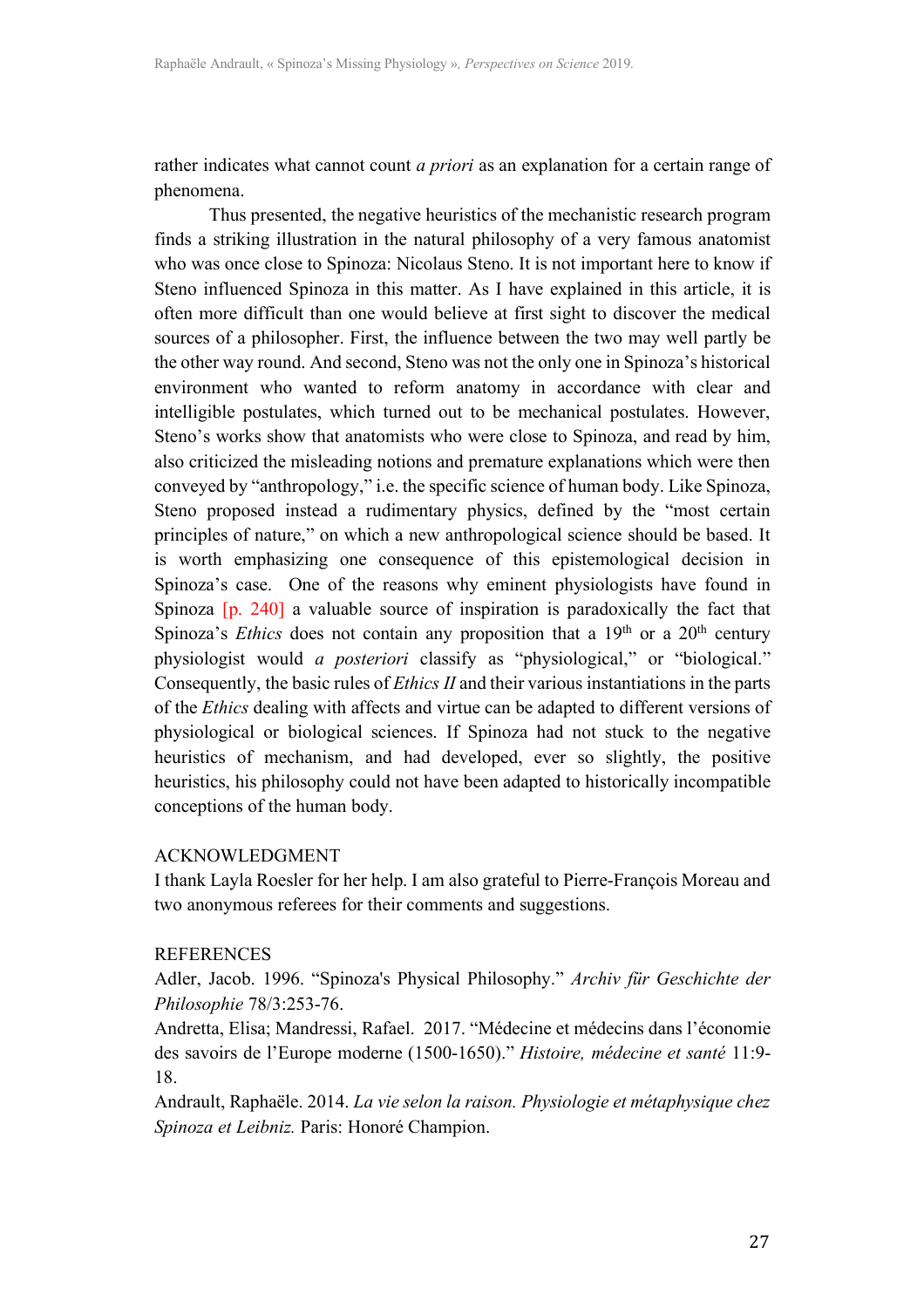Andrault, Raphaële. 2018. "Human Brain and Human Mind. The Discourse on the Anatomy of the Brain and its philosophical reception." Pp. 87-112 in *Steno and the Philosophers.* Edited by R. Andrault and M. Lærke. Leiden: Brill.

Aron, William. 1965. "Baruch Spinoza et la médecine." *Revue d'histoire de la médecine hébraïque* 18/65:61-78; 18/69:113-21.

Atlan, Henri. 2018. *Cours de philosophie biologique et cognitiviste: Spinoza et la biologie actuelle.* Paris: Odile Jacob.

Bartholin, Thomas. 1651. *Anatomia ex Caspari Bartholini parentis Institutionibus, omniumque recentiorum et propriis observationibus, tertium ad sanguinis circulationem reformata.* Lugdunum Batavorum: F. Hackium.

Bayle, François. 1675. *Discours sur l'expérience et la raison.* Paris: Thomas Moette. *Observationes medicae. Editio Nova. Libro quarto auctior, & sparsim multis in locis emendatior.*

Borch, Ole. 1983. *Olai Borrichii Itinerarium 1660–1665*. Vol. 4. Edited by H. Schepelern. Copenhagen: Brill.

Cunningham, Andrew. 2003. "The Pen and the Sword: recovering the disciplinary identity of physiology and anatomy before 1800. II: Old Anatomy – the Sword."

*Studies in History and Philosophy of Biological and Biomedical Sciences* 34:51-76. Damasio, Antonio. 2003. *Looking for Spinoza. Joy, Sorrow, and the Feeling Brain.*  Orlando: Harcourt.

Descartes, René. 1964-1974. *Œuvres*. Edited by C. Adam and P. Tannery. Paris: Vrin.

Descartes, René. 2000. *Philosophical Essays and Correspondence.* Edited and translated by R. Ariew. Indianapolis: Hackett.

[p. 241] Duchesneau, François. 1975. "Malpighi, Descartes and the Epistemological Problems of Iatromechanism." Pp. 111-30 in *Reason, Experiment and Mysticism in the Scientific Revolution*. Edited by L. Righini Bonelli and W. Shea. New York: Science History Publications.

Duchesneau, François. 1998. *Les modèles du vivant, de Descartes à Leibniz.* Paris: Vrin.

Dunin-Borkowski, Stanislaus. 1935. *Aus den Tagen Spinozas.* 4 vol. Münster: Aschendorffschen Verlagsbuchhandlung.

Dudok van Heel, Sebastien A. C. 1998. *Nicolaes Tulp: The Life and Work of an Amsterdam Physician and Magistrate in the 17th Century.* Amsterdam: Six Art **Promotion** 

Freudenthal, Jacob. 1904. *Das Leben Spinozas.* Stuttgart: Frommann.

Gabbey, Alan. 1995. "Spinoza's Natural Science and Methodology." Pp. 142-91 in *The Cambridge Companion to Spinoza*. Edited by D. Garrett. Cambridge: Cambridge University Press.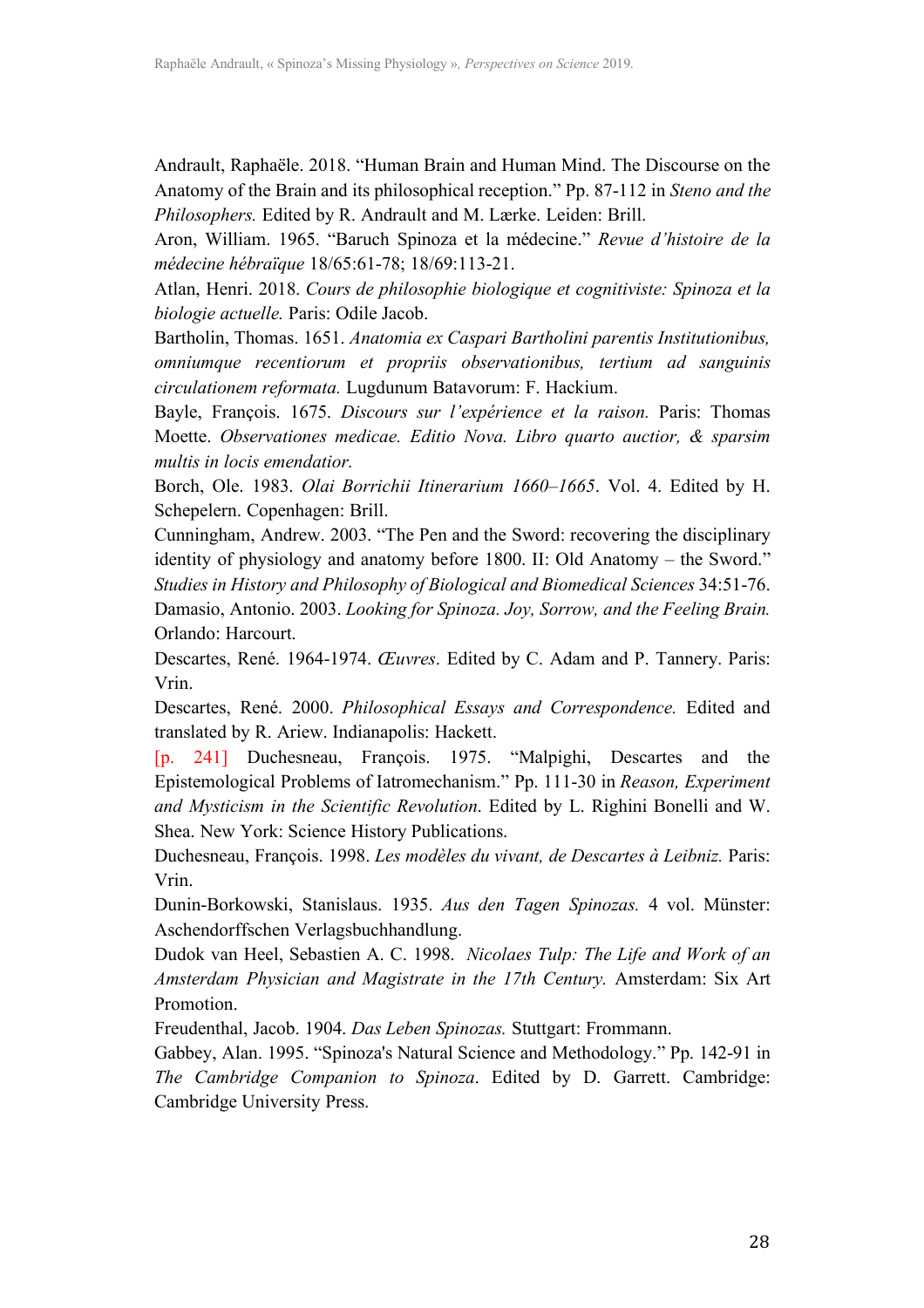Garber, Daniel. 1994. "Descartes and Spinoza on Persistance and Conatus." *Studia Spinozana* 10:43-67.

Gueroult, Martial. 1968. *Spinoza. Vol. 2. L'âme.* Paris: Aubier.

Hild, Rudolf. 2008. "Spinoza und die Medizin (mit einer Abbildung)." *Studia Spinozana* 16: 185-202.

Hobbes, Thomas. 1839-45a. *Opera philosophica.* 5 vol. Edited by W. Molesworth. London: Bohn.

Hobbes, Thomas. 1839-45b. *The English Works.* 11 vol. Edited by W. Molesworth. London: Bohn.

Hühnerfeld, Johann. 1930. "Die Stellung Spinozas und Hobbes zur Medizin, insbesondere zur Physiologie ihrer Zeit." *Sudhoffs Archiv für Geschichte der Medizin*, 23/2:113-34.

Jonas, Hans. 1965. "Spinoza and the Theory of Organism." *Journal of the History of Philosophy* 3:43-57.

Jorink, Eric. 2003. "*Outside God, There is Nothing*: Swammerdam, Spinoza, and the Janus-Face of the Early Dutch Enlightenment." Pp. 81-107 in *The Early Enligtenment in the Dutch Republic, 1650-1750.* Edited by Wiep Van Bunge. Leiden: Brill.

Jorink, Eric. 2018. "*Modus politicus vivendi*. Nicolaus Steno and the Dutch (Swammerdam, Spinoza and Other Friends), 1660–1664." Pp. 13-44 in *Steno and the Philosophers.* Edited by R. Andrault and M. Lærke. Leiden: Brill.

Kerckring, Theodor. 1670. *Spicilegium anatomicum*. Amstelodami: sumptibus Andreae Frisii.

Klever, Wim. 1990. "Steno's statements on Spinoza and Spinozism." *Studia Spinozana,* 6: 303-13.

Lachterman, David. 1977. "The Physics of Spinoza's Ethics." *Southwest Journal of Philosophy*, 8/3:71–111.

[p. 242] Lærke, Mogens. 2014. "Leibniz, Spinoza et la controverse sur le *terminus extensionis*." Pp. 219-43 in *Spinoza/Leibniz: rencontres, controverses, reception.*  Edited by R. Andrault, M. Lærke, P.-F. Moreau. Paris: Presses Universitaires Paris-Sorbonne.

Lærke, Mogens. 2018. "Leibniz and Steno, 1675-1680." Pp. 62-84 in *Steno and the Philosophers*. Edited by R. Andrault and M. Lærke. Leiden: Brill.

Lakatos, Imre. 1978. *The Methodology of scientific research programs.* Edited by J. Worrall and G. Currie. Cambridge: Cambridge University Press.

Locke, John. 1979. *An Essay concerning Human Understanding.* Edited by P. Nidditch, Oxford: Oxford University Press

Lord, Beth. 2010. *Spinoza's Ethics.* Edinburgh: Edinburgh University Press.

Malebranche, Nicolas. *The Search After Truth*. Edited and translated by T. Lennon and P. Olscamp. Cambridge: Cambridge University Press, 1997.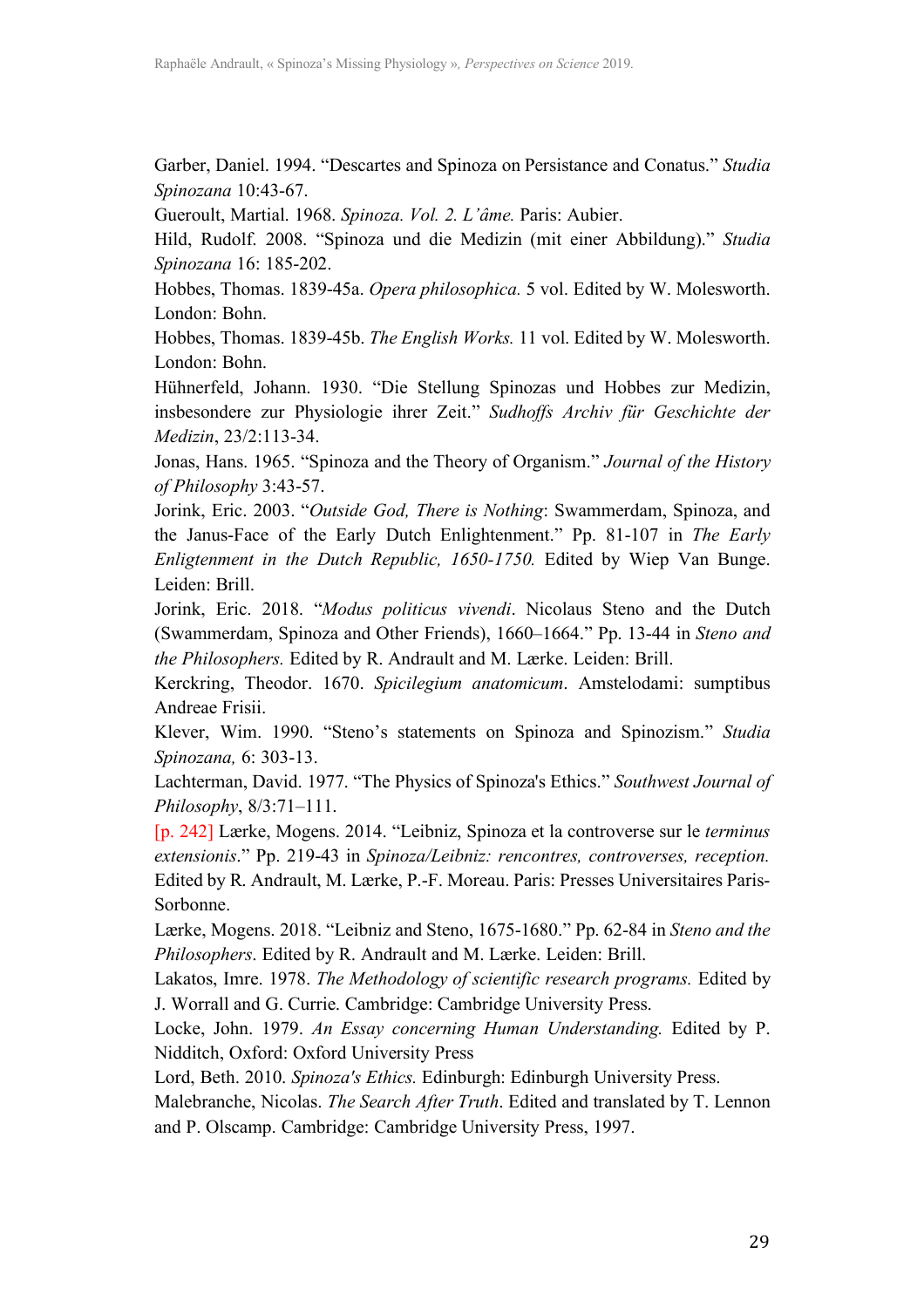Margócsy, Dániel. 2009. "Advertising Cadavers in the Republic of Letters: Anatomical Publications in the Early Modern Netherlands." *The British Journal for the History of Science* 42/2:187-210.

Matheron, Alexandre. 1991. "Physique et ontologie chez Spinoza: l'énigmatique réponse à Tschirnhaus." *Cahiers Spinoza* 6: 83-109.

Maull, Nancy. 1986. "Spinoza in the Century of Science." Pp. 3-13 in *Spinoza and the Sciences*. Edited by M. Grene and D. Nails. Dordrecht: Reidel.

Meinsma, Koenraad Oege. (1896) 2006. *Spinoza et son cercle.* Translated by Roosenburg. Paris: Vrin.

Miniati, Stefano. 2009. *Nicholas Steno's Challenge for Truth. Reconciling science and faith.* Milano: FrancoAngeli.

Moreau, Pierre-François. 1994. *Spinoza. L'expérience et l'éternité.* Paris: Presses Universitaires de France.

Moreau, Pierre-François. 2009. *Spinoza et le spinozisme.* Paris: Presses Universitaires de France.

Müller, Johannes. 1840. *Handbuch der Physiologie des Menschen. Zweiter Band.* Coblenz : Verlag von J. Hölscher.

Peterman, Alison. 2014. "Spinoza on Physical Science*.*" *Philosophy Compass* 9/3:214-23.

Regius, Henricus. 1668. *Medicina et Praxi medica*. Trajecti ad Rhenum: T. ab Ackersdijck.

Riolan, Jean. 1626. *Anthropographia et osteologia. Omnia recognita, triplo Auctoria*. Parisiis: Ex Officina Dionysii Moreau.

Rivaud, Albert. 1924. "La physique de Spinoza." *Chronicon spinozanum* 4:24-57. Sangiacomo, Andrea. 2016. "Spinoza et les problèmes du corps dans l'histoire de la critique. Essai bibliographique (1924-2015)." *Journal of Early Modern Studies* 5/2:101-42.

Savan, David. 1986. "Spinoza: scientist and theorist of scientific method." Pp. 95- 23 in *Spinoza and the Sciences*. Edited by M. Grene and D. Nails. Dordrecht: Reidel.

[p. 243] Scribano, Emanuela. 2015. *Macchine con la mente. Fisiologia e metafisica tra Cartesio e Spinoza.* Roma: Carocci.

Shein, Noa. 2018. "Not Wholly Finite. The Dual Aspect of Finite Mode in Spinoza." *Philosophia* 46/2:433-51.

Spinoza, Baruch. 1925. *Opera.* Edited by C. Gebhardt. 4 vol. Heidelberg: Carl Winter.

Spinoza, Baruch. (1985-2016). *The Collected Works of Spinoza.* Edited and translated by E. Curley. Princeton: Princeton University Press, vol. I (1985) and vol. II (2016).